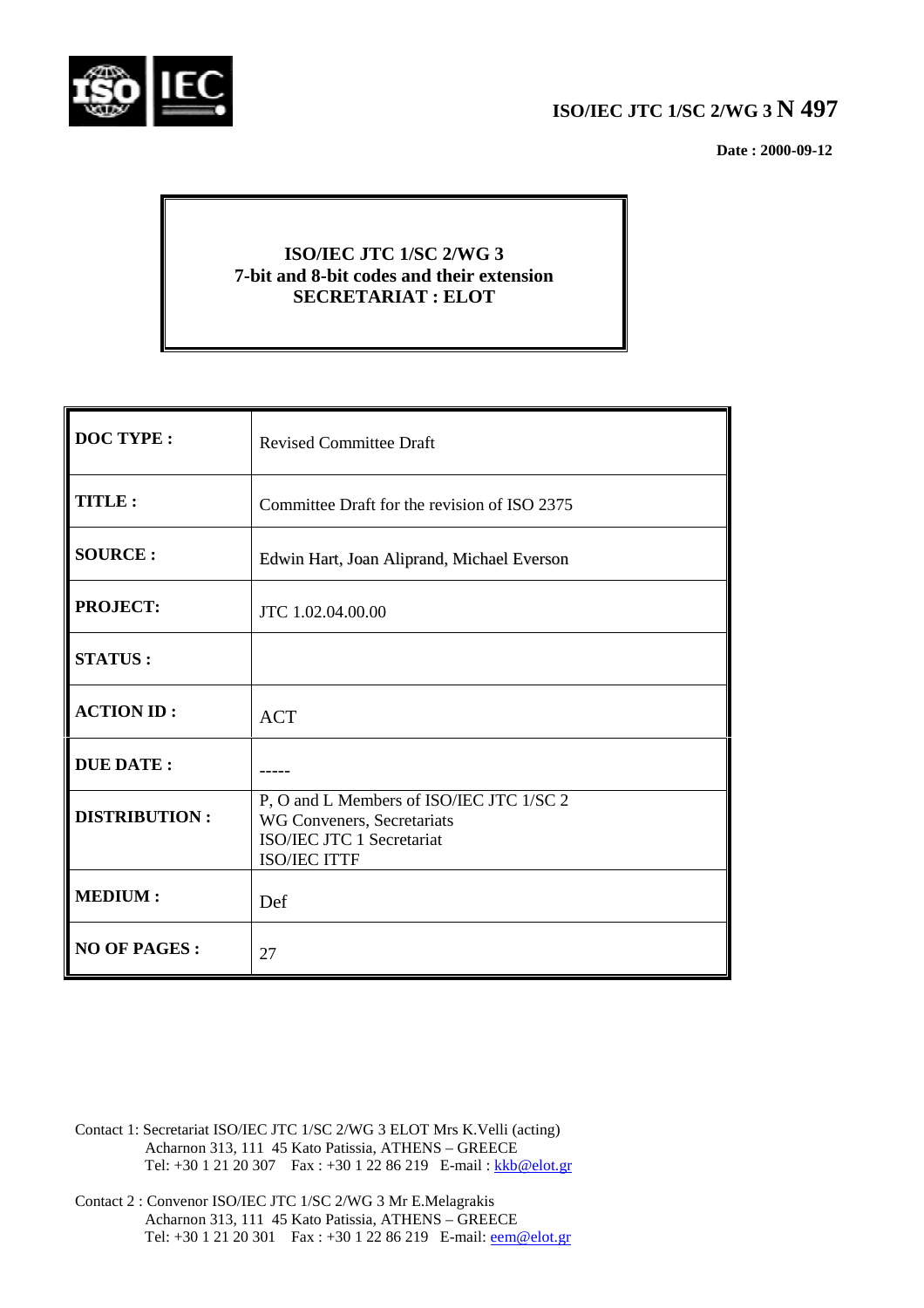Source: Michael Everson

Title: Committee Draft for the revision of ISO 2375

- Date: 1999-11-05
- Revised: 2000-09-08 by Edwin Hart & Joan Aliprand (CD-2375-body-074)

Purpose of Revision: Reorganize standard

Status: Committee draft

# **TITLE PAGE**

To be provided by ITTF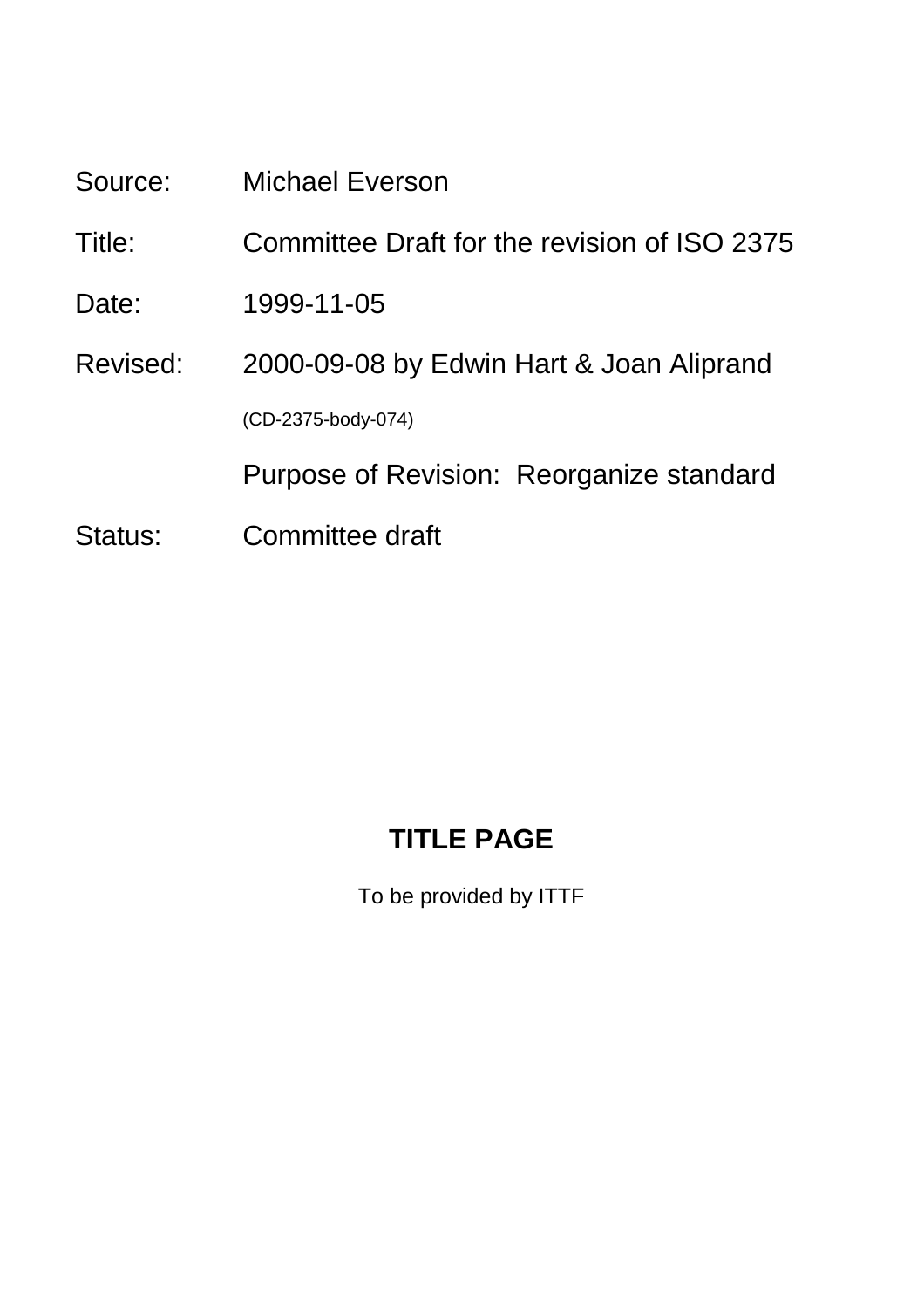## **Contents**

| Page |
|------|
|      |
|      |
|      |
|      |
|      |
|      |
|      |
|      |
|      |
|      |
|      |
|      |
|      |
|      |
|      |
|      |
|      |
|      |
|      |
|      |
|      |
|      |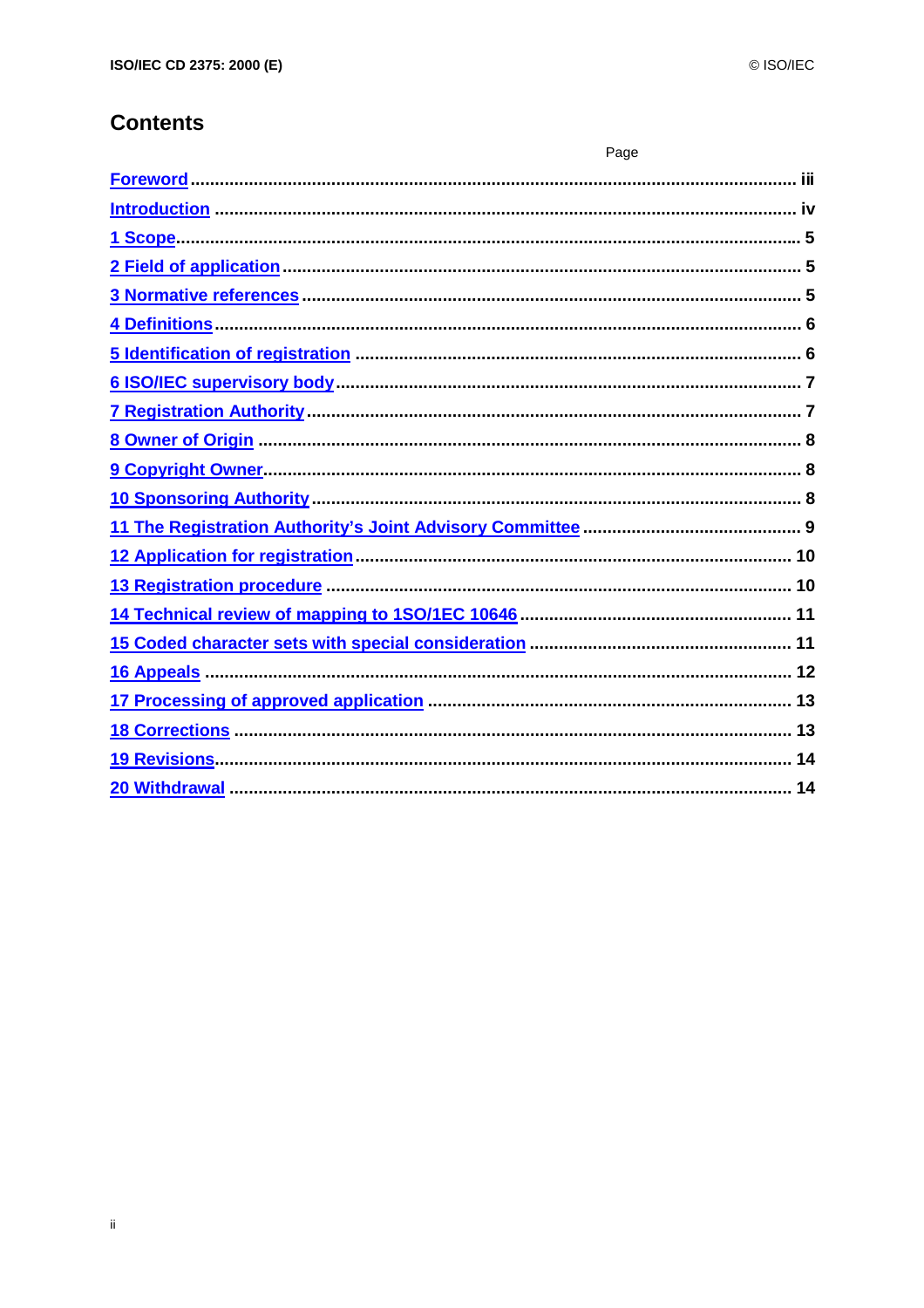## **Foreword**

ISO (the International Organization for Standardization) and IEC (the International Electrotechnical Commission) form the specialized system for worldwide standardization. National bodies that are members of ISO or IEC participate in the development of International Standards through technical committees established by the respective organization to deal with particular fields of technical activity. ISO and IEC technical committees collaborate in fields of mutual interest. Other international organizations, governmental and nongovernmental, in liaison with ISO and IEC, also take part in the work.

In the field of information technology, ISO and IEC have established a joint technical committee, ISO/IEC JTC1. Draft International Standards adopted by the joint technical committee are circulated to the member bodies for voting. Publication as an International Standard requires approval by at least 75% of the national bodies casting a vote.

International Standard ISO/IEC 2375 was prepared by Joint Technical Committee ISO/IEC JTC1, Information technology, Subcommittee SC2, Coded character sets.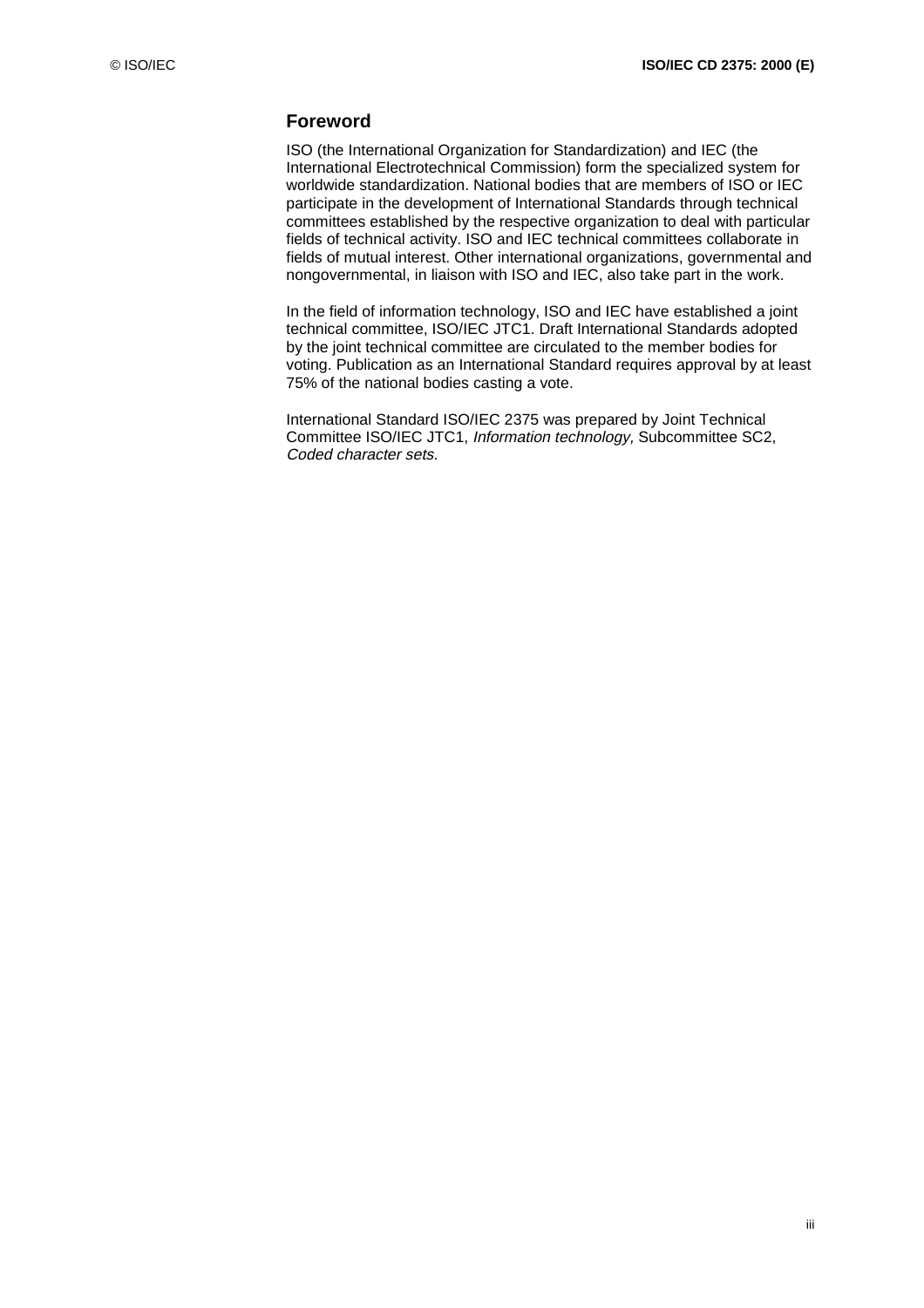#### **Introduction**

International standard coded character sets have been adopted for the interchange of information between information processing systems and within message transmission systems. However, circumstances occur where applications require characters that are not included in a single international standard character code or that are in a character code which is not an international standard.

Provision for additional characters is made by code extension techniques in which the additional characters or coded character sets are identified by escape sequences. The procedures for code extension and the structure and use of escape sequences are fully documented in ISO/IEC 2022, which defines classes of escape sequences, but does not assign specific meanings to individual escape sequences. Instead, it depends on ISO/IEC 2375 to assign the meanings.

This International Standard specifies the procedures to be followed in preparing and maintaining a register of specific escape-sequence meanings. The register associates escape sequences with specific coded character sets. The purpose of this register is to inform interested parties about coded character sets already developed and of the specific escape sequences assigned to them.

The publication of the register should promote compatibility in international information interchange and avoid duplication of effort in developing application-oriented coded character sets. Registration provides a standardized identifier for a coded character set, but it is not a procedure to standardize a coded character set. Nevertheless, as a matter apart from registration the coded character set may, but need not, be the subject of an international, national, or other standard. When such a standard is prepared after the registration of an escape sequence, it would be appropriate to specify the escape sequence which identifies the coded character set as part of the standard itself.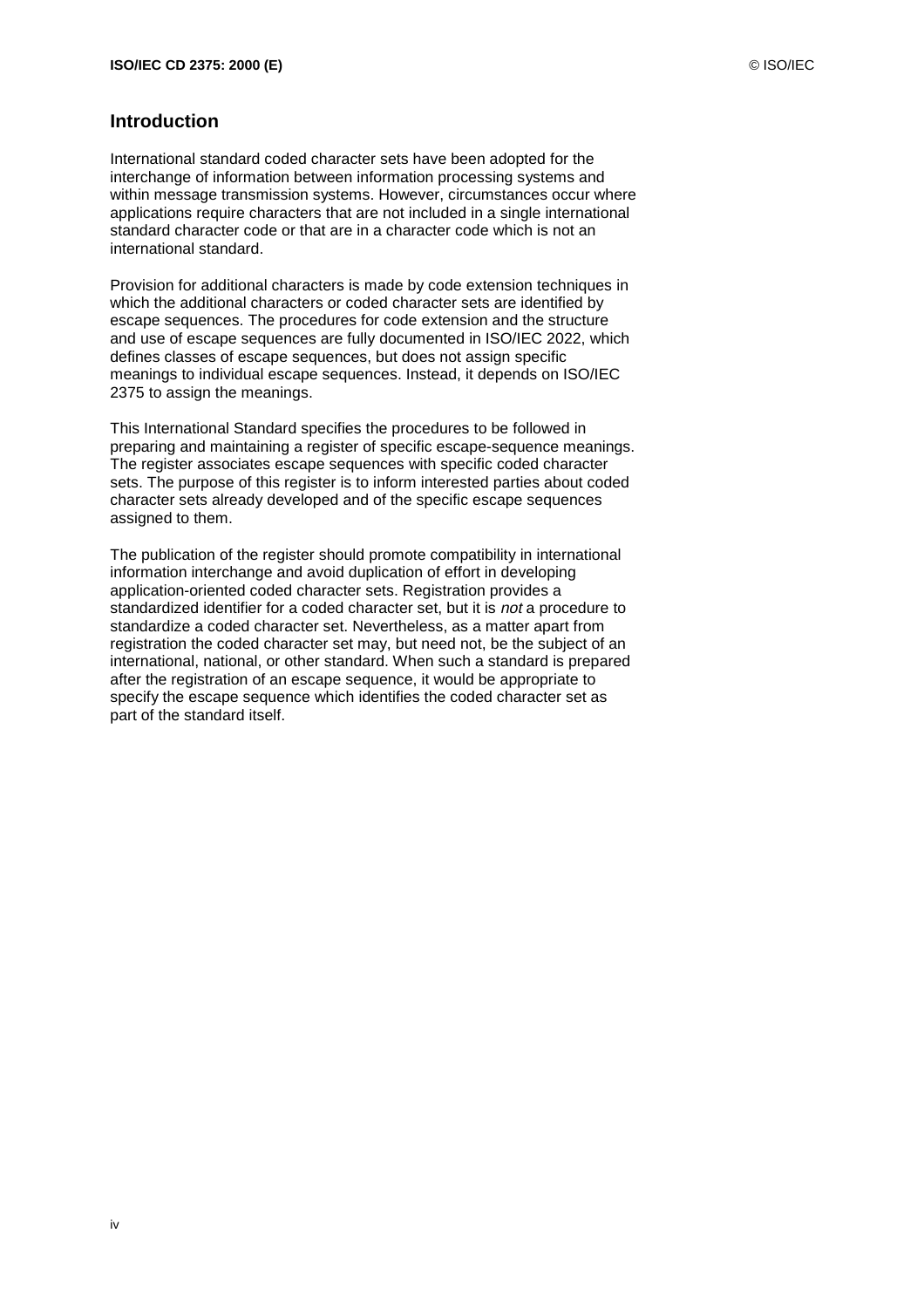## **Information technology — Procedure for registration of escape sequences and coded character sets**

## **1 Scope**

**1.1** This International Standard s pecifies the procedures to be followed by the Registration Authority responsible for preparing, maintaining, and publishing a register of escape sequences and of the coded character sets they identify.

**1.2** The registration process spe cified in ISO/IEC 2375 is not a procedure for standardization of characters or coded character sets. Organizations that wish ISO to create an international standard for a coded character set or that wish ISO to code additional characters into ISO/IEC 10646 shall follow the ISO procedures for doing so. In particular,

- Registration of a coded character set according to the procedures specified by this standard implies no commitment by ISO to adopt the coded character set as an ISO standard.
- The existence of a character in an approved registration does not imply a commitment by ISO to encode that character into ISO/IEC 10646.

## **2 Field of application**

**2.1** ISO/IEC 2022 describes the escape sequences referenced in this International Standard, with the exception of escape sequences reserved in ISO/IEC 2022 for private use.

**2.2** The use of these escape seq uences includes code extension, that is, the provision of additional sets of characters, or of additional control functions, in accordance with ISO/IEC 2022.

**2.3** An escape sequence registe red in accordance with this International Standard shall serve as an identification of the character, the set of characters, or the control function associated with it in the register.

**2.4** The registration itself does n ot specify the rules in accordance with which a character or character set identified by an escape sequence is to be used. Rather, the registration shall identify the documents (for example, standards), which specify such rules.

## **3 Normative references**

The following standards contain provisions, which, through reference in this text, constitute provisions of ISO/IEC 2375. At the time of publication, the editions indicated were valid. All standards are subject to revision, and parties to agreements based on ISO/IEC 2375 are encouraged to investigate the possibility of applying the most recent editions of the standards listed below. ISO and IEC maintain registers of currently valid International Standards.

ISO/IEC 646: 1991, Information processing – ISO 7-bit coded character set for information interchange.

ISO/IEC 2022: 1994, Information technology – Character code structure and extension techniques.

ISO/IEC 4873: 1991, Information technology – ISO 8-bit code for information interchange – Structure and rules for implementation.

ISO/IEC 6429: 1992, Information technology – Control functions for coded character sets.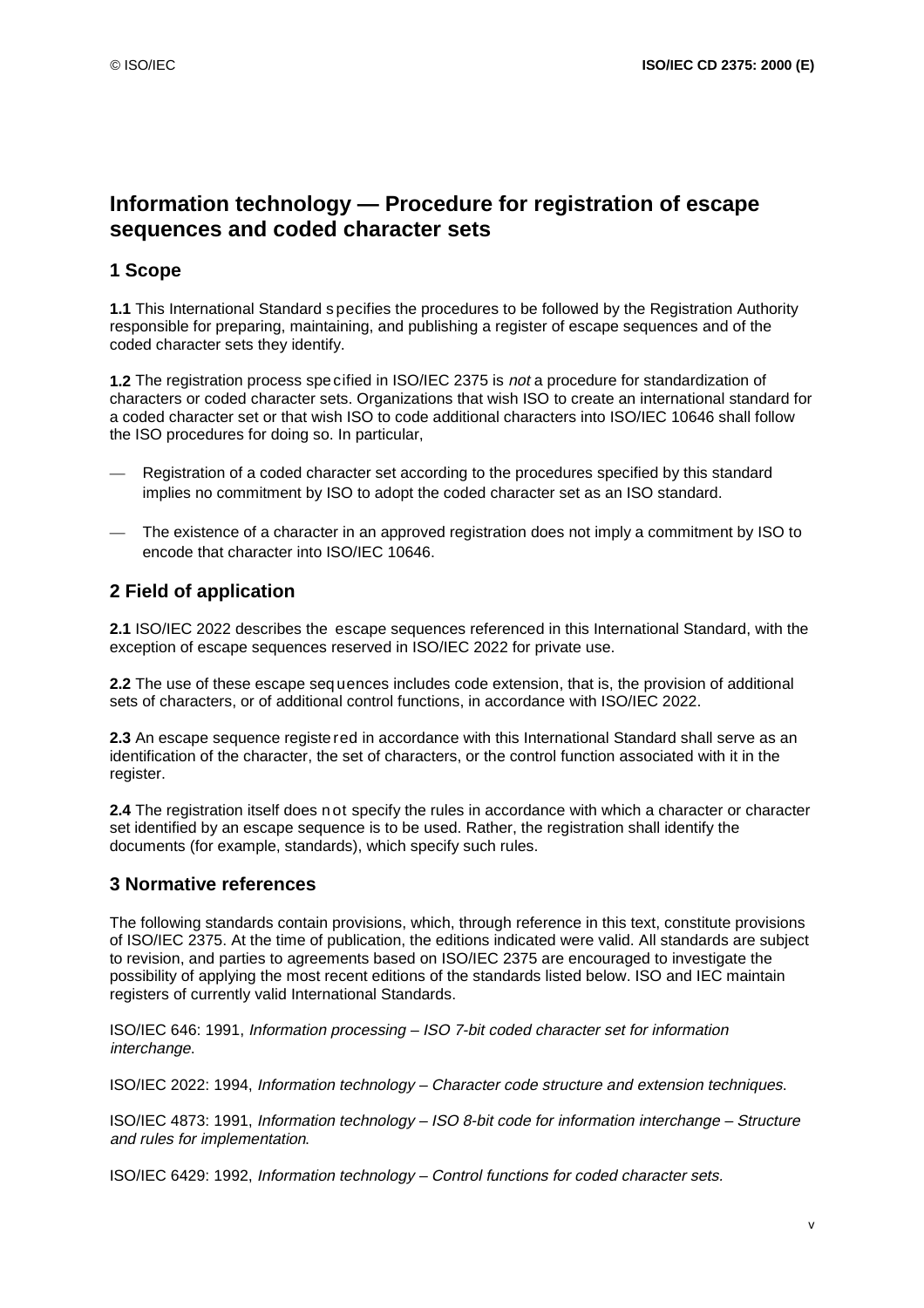ISO/IEC 10646-1: 2000, Information technology – Universal Multiple-Octet Coded Character Set (UCS) – Part 1: Architecture and Basic Multilingual Plane.

ISO Directives – Part 1: Procedures for the technical work, 3rd Edition, 1995.

## **4 Definitions**

For the purposes of this International Standard, the following definitions apply.

**4.1 bit combination**: An ordere d set of bits used for the representation of characters.

**4.2 character**: A member of a s et of elements used for the organization, control, or representation of data.

**4.3 coded character set**: A set of unambiguous rules that establishes a character set and the one-toone relationship between each character of the set and its coded representation (bit combination).

**4.4 code position**: That part of a code table identified by its column and row coordinates.

**4.5 code table**: A table showing the characters allocated to each bit combination in a code.

**4.6 combining character**: A member of an identified subset of the coded character set intended for graphical combination (a) with the preceding non-combining graphic character, or with a sequence of combining characters preceded by a non-combining character (as, for example, in ISO/IEC 10646), or (b) with the following non-combining graphic character, or with a sequence of combining characters followed by a non-combining character (as, for example, in ISO/IEC 6927).

**4.7 combining sequence**: A se quence of graphic characters consisting of (a) a non-combining character followed by one or more combining characters (as, for example, in ISO/IEC 10646), or (b) a non-combining character preceded by one or more combining characters (as, for example, in ISO/IEC 6927).

**4.8 control function**: An action that affects the recording, processing, transmission, or interpretation of data, and that has a coded representation consisting of one or more bit combinations.

**4.9 escape sequence**: A string of bit combinations that is used for control purposes in code extension procedures. The first of these bit combinations represents the control function ESCAPE.

**4.10 graphic character**: A chara cter, other than a control function, that has a visual representation normally handwritten, printed, or displayed, and that has a coded representation consisting of one or more bit combinations.

**4.11 octet**: An ordered sequence of eight bits considered as a unit.

4.12 repertoire: A specified set of characters that are each represented by one or more bit combinations of a coded character set.

## **5 Identification of registration**

#### **5.1 Reference to an existing re gistration**

A reference to an existing registration should be made by using the prefix "ISO-IR" followed by a space and the registration number.

Examples:

ISO-IR 16

identifies the particular version of ISO/IEC 646 for the Portuguese language registered on 1976-12-30.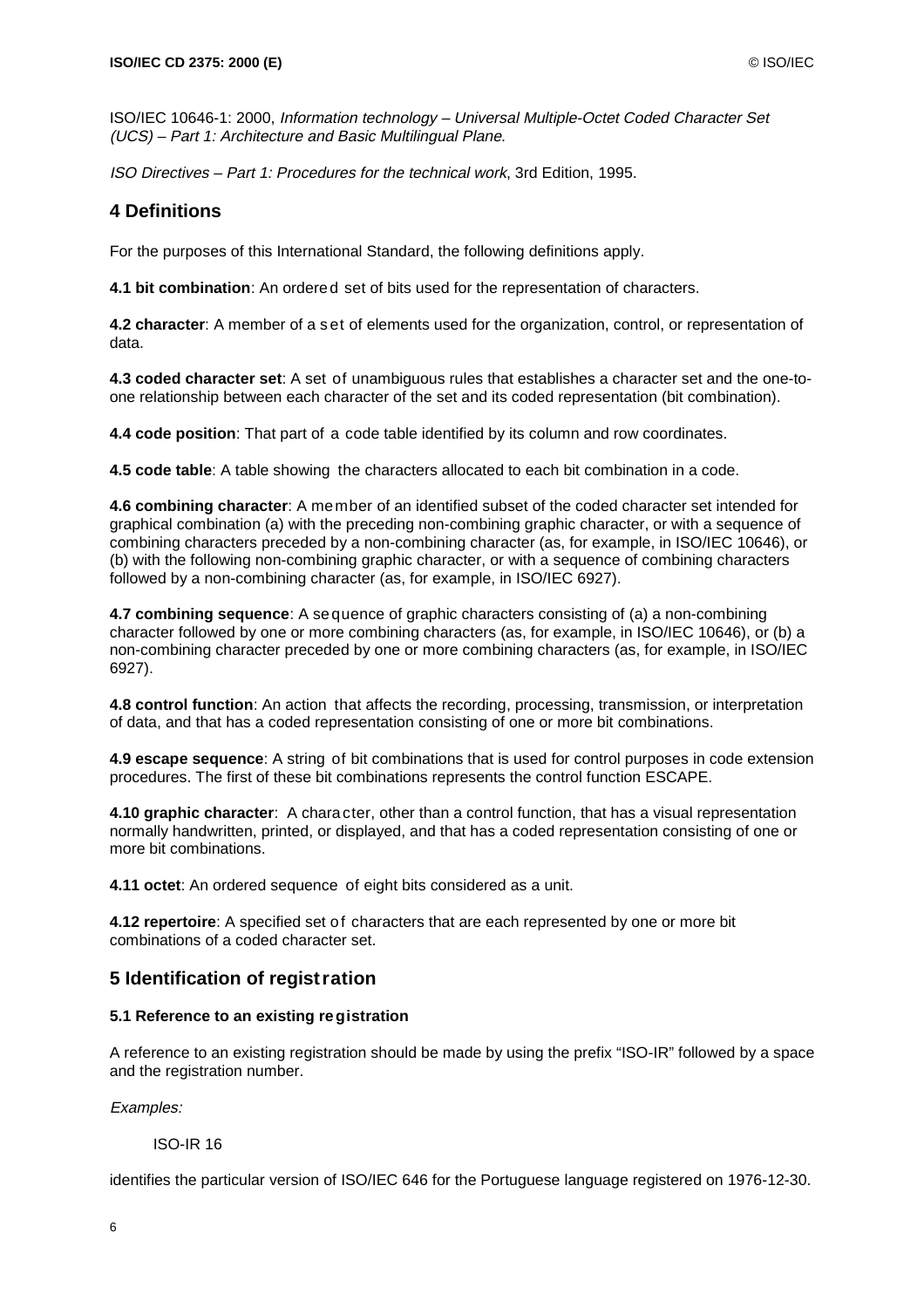#### ISO-IR 48

identifies the set of control functions registered on 1981-07-15.

#### **5.2 Exception for reference to international and national standards**

Reference to an international or national standard in the Register should be made by using the identifier assigned by ISO/IEC or ISO (for international standards) or the national body (for national standards). The registration identification should not be used to refer to international or national standards.

Examples:

"ISO/IEC 8859-14" is preferred to "ISO-IR 199".

"JIS X 0208-1990" is preferred to "ISO-IR 168".

## **6 ISO/IEC supervisory b ody**

The ISO/IEC JTC1 subcommittee concerned with coded character sets (particularly, ISO/IEC 646, ISO/IEC 2022, ISO/IEC 4873, and ISO/IEC 10646) has administrative responsibility for this standard and the content of the register. At the time of publication, subcommittee ISO/IEC JTC1/SC2, Coded character sets, has this responsibility.

## **7 Registration Authority**

#### **7.1 Appointment**

**7.1.1** The Registration Authority s hall be an organization nominated by the ISO/IEC JTC1 subcommittee concerned with coded character sets and appointed by ISO/IEC JTC1 to act as the Registration Authority for the purpose of this International Standard.

**7.1.2** The Registration Authority s hall be an organization actively participating in the work of the subcommittee concerned with coded character sets.

#### **7.2 Responsibilities**

**7.2.1** The Registration Authority s hall maintain the ISO/IEC 2375 register of the meanings assigned to escape sequences.

**7.2.2** The Registration Authority s hall manage the execution of the registration procedure, including processing of:

- applications for registration (as specified in Clauses 13 and 14):
- appeals (as specified in Clause 14.4);
- corrections and revisions to existing registrations (as specified in Clauses 17.5 and 19);
- withdrawal of existing registrations (as specified in Clause 20).

**7.2.3** The Registration Authority s hall make the contents of this register available to any interested party. In particular, the contents of the register shall be made available over the Internet.

**7.2.4** The Registration Authority s hall maintain an up-to-date list of the parties interested in receiving a paper copy of the International Register. New registrations and any other pertinent communication concerning the register shall be sent to all persons or organizations on this list. The Registration Authority may request from time to time that the interested parties confirm their continuing interest in receiving new registrations and may drop from the list those having not confirmed such interest.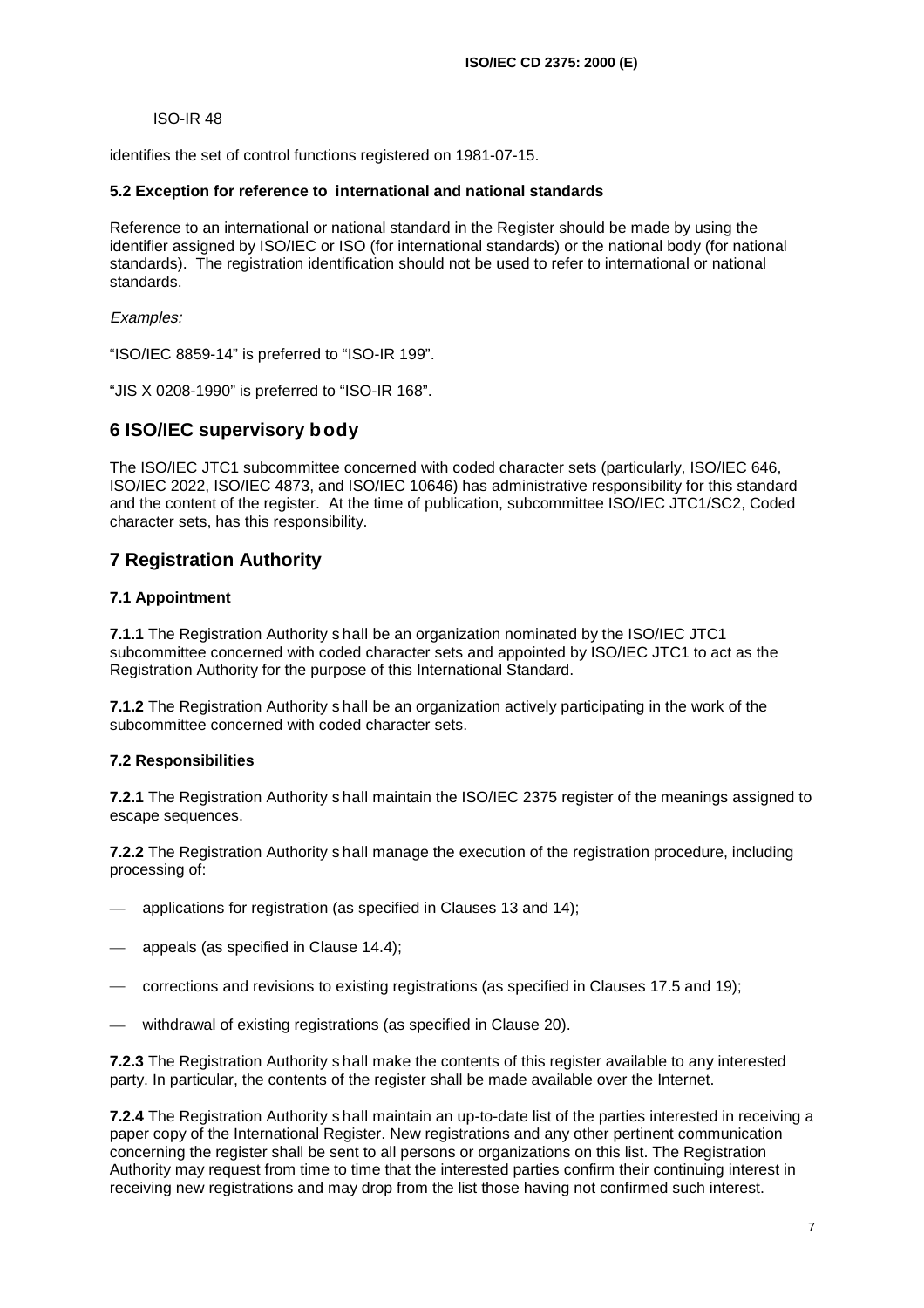**7.2.5** The Registration Authority s hall maintain a document called "Practice of the Registration Authority" to specify the specific form and presentation requirements for applications for registration (for example fonts for the code table, terminology, identification of unused positions, etc.), so as to ensure a uniform presentation of all registrations and make comparison between them easier. The "Practice of the Registration Authority" shall be available over the Internet to all interested parties and may also be available in other electronic formats and on paper.

**7.2.6** One or more representatives of the Registration Authority shall attend the meetings of the subcommittee concerned with coded character sets and of its working group(s) involved with the work on ISO/IEC 646, ISO/IEC 2022, ISO/IEC 4873, ISO/IEC 8859, ISO/IEC 10646, and on other coding standards where required.

## **8 Owner of Origin**

**8.1** The Owner of Origin is the o rganization or individual responsible for the development of a coded character set.

**8.2** The Owner of Origin has ultimate authority over the content of its coded character sets.

## **9 Copyright Owner**

The Copyright Owner is the organization or individual holding the copyright for a publication that specifies a coded character set.

## **10 Sponsoring Authority**

#### **10.1 Identity**

**10.1.1** A Sponsoring Authority can submit applications concerning the meanings of escape sequences to the Registration Authority. For the purposes of this International Standard, Sponsoring Authorities are limited to the following:

- any ISO or IEC technical committee or subcommittee
- any group within the ISO/IEC JTC1 subcommittee concerned with coded character sets, appointed by the subcommittee for purposes connected with code extension or the use of escape sequences
- any member body of ISO or IEC
- any organization having liaison status with ISO or IEC or with any of their technical committees or subcommittees

**10.1.2** A Sponsoring Authority may, but need not, be the Owner of Origin and/or the Copyright Owner.

#### **10.2 Responsibilities**

**10.2.1** A Sponsoring Authority is re sponsible for:

- Submission of applications for registration;
- Actions relating to approved registrations that it sponsored.

**10.2.2** Submission of Applications for Registration

10.2.2.1 A Sponsoring Authority shal l receive proposals concerning the meanings of escape sequences from within its respective countries or organizations.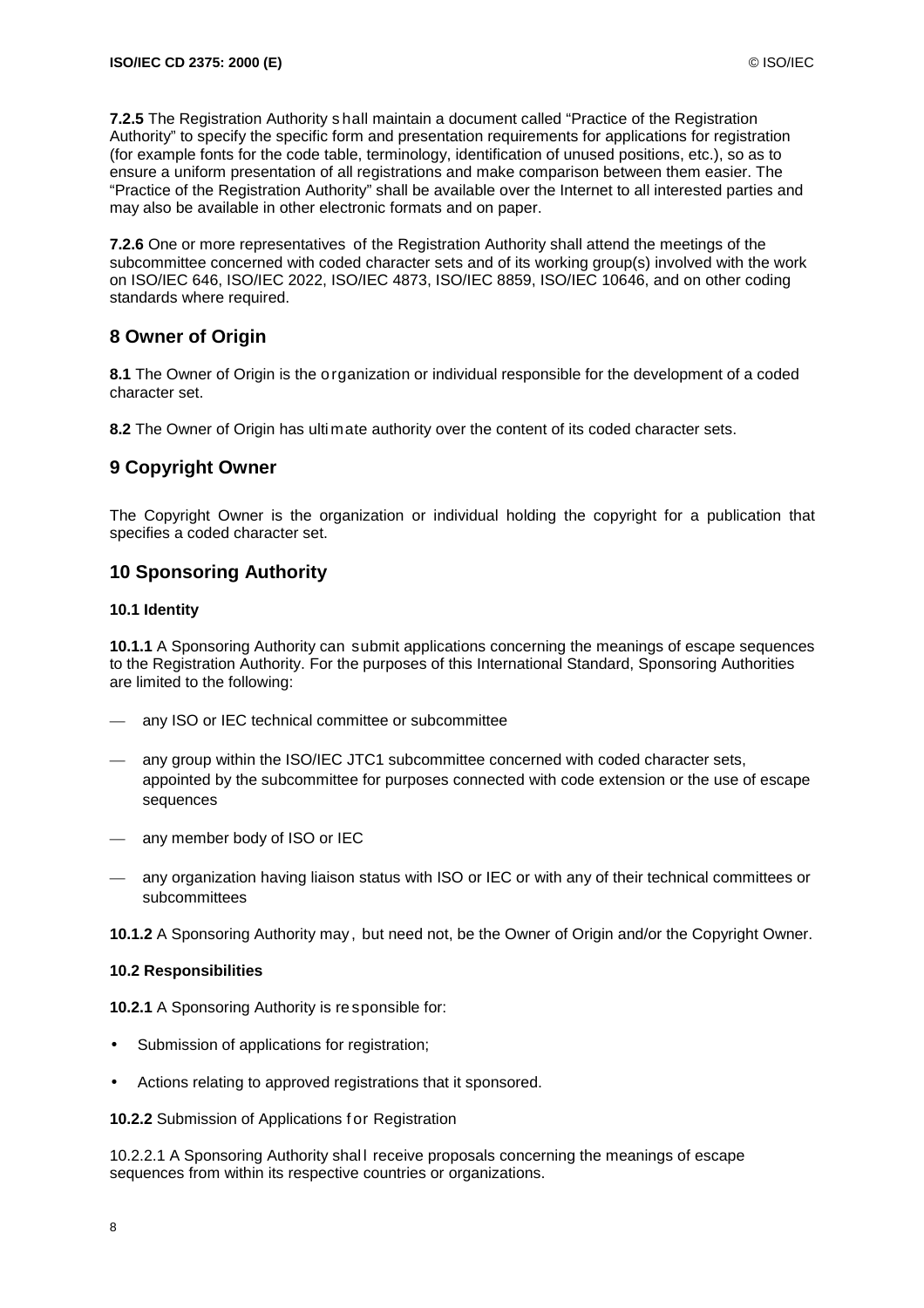10.2.2.2 This International Standard requires only that an application for registration meets the requirements of clause 13.3. However, a Sponsoring Authority may specify additional requirements to be met for a proposed registration to receive its support. Such additional requirements are the responsibility of each Sponsoring Authority and not of the Registration Authority.

10.2.2.3 If the Sponsoring Authority is not the Copyright Owner, then the Sponsoring Authority shall obtain copyright permission from the Copyright Owner so that the Registration Authority may reproduce the publication that specifies the coded character set in the International Register if the application for registration is approved. If the application is for registration of an ISO or ISO/IEC standard, this requirement is waived. If the Copyright Owner no longer exists and has no successor organization, this requirement is waived.

10.2.2.4 If a character set proposed f or registration is intended to be a code page for a particular application, the Sponsoring Authority shall obtain the endorsement of the developer of that application to register the coded character set. If the application is for registration of an ISO or ISO/IEC standard, this requirement is waived.

10.2.2.5 When convenient and applic able, a Sponsoring Authority should prepare a table mapping the characters proposed in the registration to ISO/IEC 10646 equivalents where they exist. (Annex A.4 specifies the layout and contents of the mapping table.) The Sponsoring Authority should include the mapping table in the application for registration.

10.2.2.6 A Sponsoring Authority shall prepare an application for registration in the prescribed format in accordance with the "Practice of the Registration Authority" (see clause 7.2.5), Annexes  $\mathsf{A}, \mathsf{B}, \text{and} \mathsf{C},$ and forward the application to the Registration Authority.

10.2.2.7 When requested by the Reg istration Authority, a Sponsoring Authority shall make updates and corrections to an application registration.

**10.2.3** Responsibilities of Sponsorin g Authority for its approved registrations

10.2.3.1 A Sponsoring Authority shall announce the outcome of a registration application within its respective country, or countries, or organizations.

10.2.3.2 When a Sponsoring Authorit y identifies an error in a registration, it shall notify the Registration Authority of the error and provide corrected materials so that the Registration Authority may correct the registration.

10.2.3.3 A Sponsoring Authority may request the Registration Authority to withdraw a registration as specified in clause 20.

## **11 The Registration Auth ority's Joint Advisory Committee**

#### **11.1 Composition**

**11.1.1** The Registration Authority's Joint Advisory Committee (RA-JAC) shall consist of a representative of the Registration Authority and four other members who shall be representatives from national bodies on the subcommittee concerned with coded character sets or representatives from organizations with a liaison relationship to the subcommittee.

NOTE: The RA-JAC may consult experts from interested organizations, for example, the Unicode Consortium and JTC1 SC2/WG2/IRG.

**11.1.2** The chair of the RA-JAC sha ll be the representative of the Registration Authority.

#### **11.2 Appointment**

**11.2.1** The subcommittee concerne d with coded character sets shall appoint the members of the RA-JAC.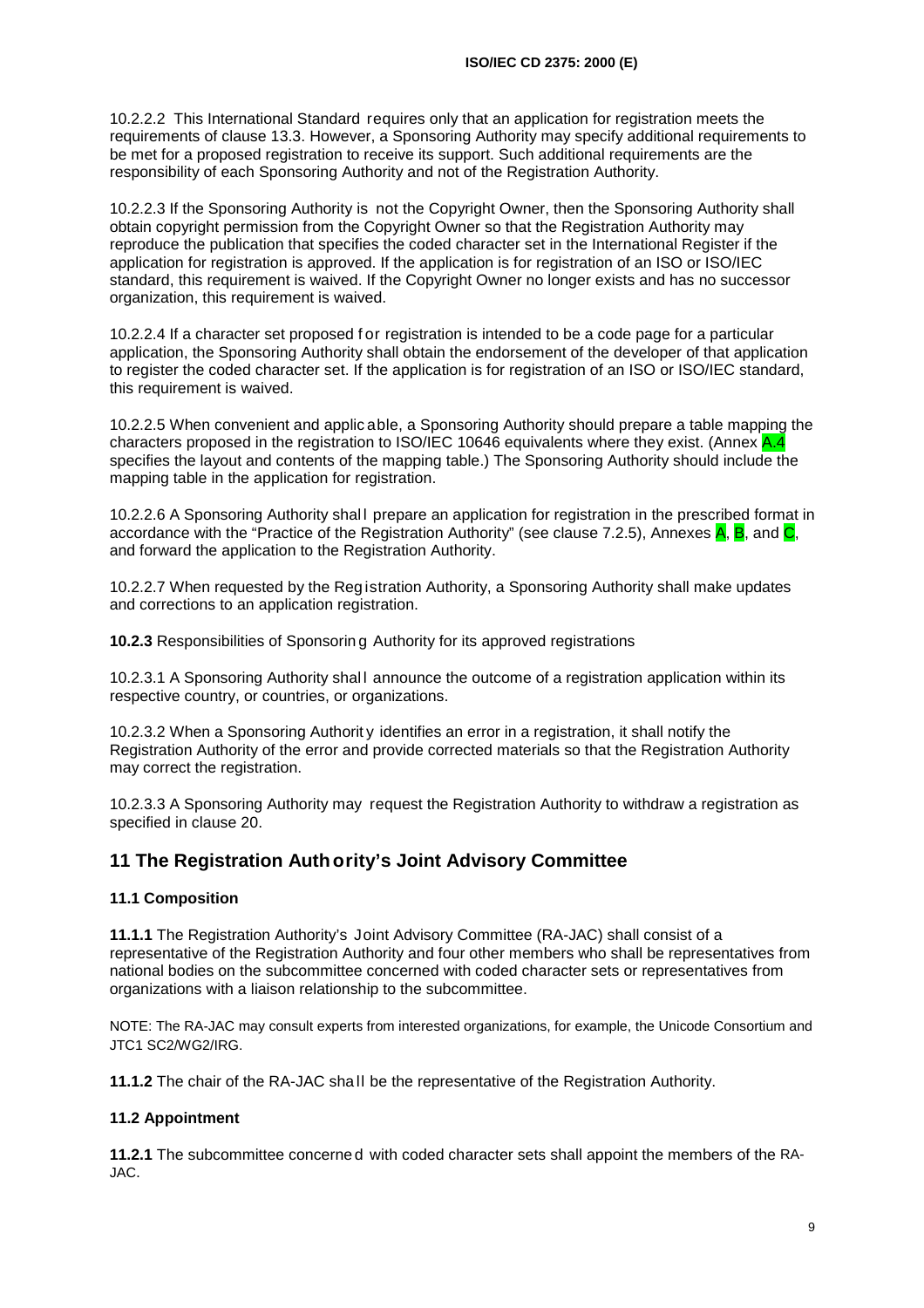**11.2.2** The subcommittee shall app oint or confirm the members of the RA-JAC at its plenary meetings.

#### **11.3 Responsibilities**

**11.3.1** The responsibilities of the R A-JAC shall be as follows:

**11.3.2** The RA-JAC shall examine e ach application that contains a mapping to ISO/IEC 10646 for technical suitability according to clause 14 prior to circulation to members of the subcommittee concerned with coded character sets as specified in clause 6.

**11.3.3** The RA-JAC shall consider a ppeals received by the Registration Authority.

**11.3.4** The RA-JAC shall act as me diator between the Registration Authority and the appealing party or parties.

## **12 Application for registration**

#### **12.1 Component parts of an ap plication**

**12.1.1** The Sponsoring Authority shall submit the cover sheet as specified in Annex A for all applications for registration.

**12.1.2** Only the cover page is requi red for an application to register an ISO or ISO/IEC coded character set standard or a complete coding system (see clause 15) documented in a publicly available document. All other registration applications require a copy of the coded character set.

**12.1.3** If applicable, the Sponsoring Authority shall submit permissions and endorsements as specified in clauses 10.2.2.3 and 10.2.2.4.

**12.1.4** The proposed mapping of th e characters in the character set in the application to ISO/IEC 10646 equivalents is optional. The Sponsoring Authority is strongly encouraged to provide the mapping (see annex  $A.4$  for details).

## **13 Registration procedure**

**13.1** The Sponsoring Authority sh all prepare an application for registration according to clause 12.

**13.2** The Sponsoring Authority sh all submit an application for registration of a coded character set to the Registration Authority.

**13.3** The Registration Authority s hall examine each application received. It shall ascertain that

- The application is formally in accordance with this International Standard and with ISO/IEC 2022, and, where applicable, with ISO/IEC 646 and ISO/IEC 4873.
- The proposed coded character set is not identical to a coded character set already registered. See clause 15.2.
- The application for registration meets the presentation practice of the Registration Authority. See clause 7.2.5.
- If the application is for registration of a single additional control function to be represented by the  $F_s$  escape sequence (see ISO/IEC 2022), in accordance with Annex  $B<sub>i</sub>$ , the application is from the subcommittee concerned with coded character sets.

**13.4** The Registration Authority s hall inform the Sponsoring Authority of any changes needed to meet the administrative requirements of clause 13.3.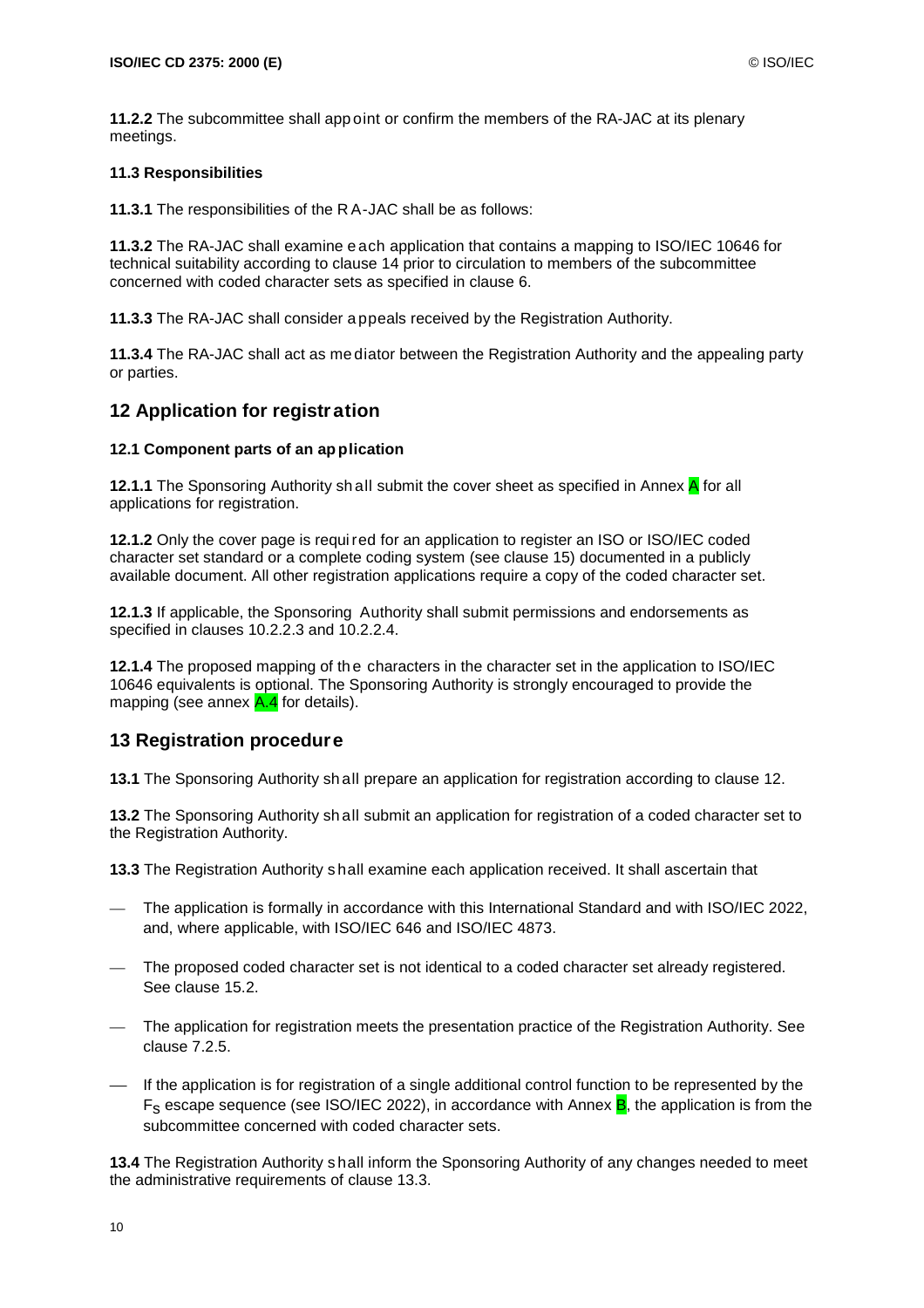**13.5** The Registration Authority s hall circulate any registration application with a mapping to ISO/IEC 10646 first to the members of the RA-JAC for a technical review of not more than three months. Clause 14 specifies the review procedure.

**13.6** The Registration Authority s hall inform the Sponsoring Authority of any required technical changes identified by the RA-JAC in its review.

**13.7** When an application for registration has passed the administrative and technical review, the Registration Authority shall circulate the application to the members of the subcommittee concerned with coded character sets for a three-month information and comment period.

**13.8** The Registration Authority s hall consider comments received and, when appropriate, shall incorporate them in the final registration or reject the application.

**13.9** The Registration Authority s hall process approved applications in accordance with Clause 17.

## **14 Technical review of mapping to 1SO/1EC 10646**

**14.1** The RA-JAC shall examine a ny mapping included in an application for technical suitability.

**14.2** The RA-JAC shall report the results of its evaluation to the Registration Authority and shall describe any technical concerns with the proposed mapping.

**14.3** If the Sponsoring Authority d isagrees with the RA-JAC concerns about the mapping, then the Registration Authority shall include the mapping from the Sponsoring Authority and note any alternative mapping recommendations from the RA-JAC in the registration.

**14.4** If the registration application does not include a mapping to ISO/IEC 10646, the RA-JAC shall not create such a mapping. Although at the request of the Sponsoring Authority, the RA-JAC may provide assistance in preparing a mapping, the RA-JAC shall not be required to do so.

## **15 Coded character sets with special consideration**

#### **15.1 Complete coding systems**

**15.1.1** A complete coding system c an be registered only if:

- the application identifies the publicly available document that describes the complete coding system, or
- the application includes the code table and list of character names.

**15.1.2** If the registration does not in clude the code table and list of character names, the cover page shall indicate where a publicly available document describing the complete coding system can be obtained.

**15.1.3** To be registered, a complete coding system does not need to be in accordance with ISO/IEC 2022. However, the registered escape sequence for the complete coding system shall be in accordance with ISO/IEC 2022.

#### **15.2 Identical sets**

**15.2.1** If a new application for regis tration contains a coded character set identical with an alreadyregistered coded character set, it shall not be registered, because it is already identified by an escape sequence.

**15.2.2** Two coded character sets ar e deemed to be identical if

— both sets are of the same type, for example, both a C0 or both a C1 coded character set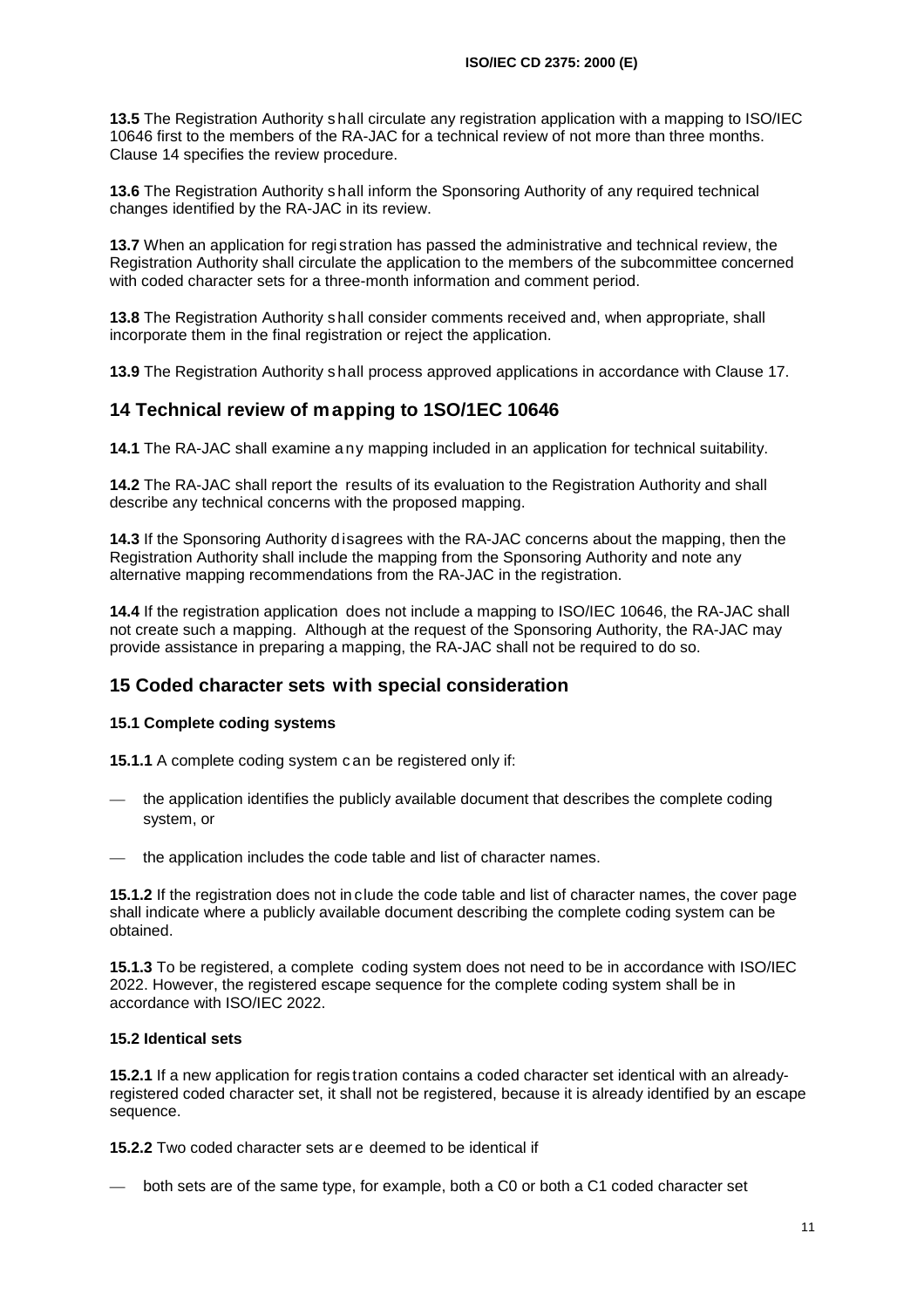- the number of characters is the same
- the names of the characters are the same according to the terminology of the Registration Authority
- the same code positions (values) are used for the same characters
- the definitions of control characters are functionally equivalent (a more restricted definition is not considered equivalent)
- graphic characters have the same geometric shape apart from aesthetic variations between fonts
- any combining characters are in the same positions

#### **15.3 Multiple registrations for t he same application**

Provided that identical registrations do not occur (see clause 15.2), a given application (for example a programming language or a natural language) may have multiple coded character sets in the register.

## **16 Appeals**

#### **16.1 Appeals against registratio n**

**16.1.1** The Registration Authority s hall accept appeals only from the subcommittee concerned with coded character sets if at least four member bodies of the subcommittee object to a forthcoming publication of a registration by the Registration Authority.

**16.1.2** The Registration Authority s hall accept appeals from the subcommittee concerned with coded character sets for the following reasons only:

- disagreement with the Registration Authority on whether the application meets the technical or administrative requirements for a registration in clause 13.3.
- disagreement when the Registration Authority grants a waiver according to clause 19.2.

#### **16.2 Appeals against rejection of application**

The Registration Authority shall accept appeals from the Sponsoring Authority against rejection of an application for the following reasons only:

- disagreement with the Registration Authority on whether the application meets the technical or administrative requirements for a registration in clause 13.3.
- disagreement when the Registration Authority refuses to grant a waiver according to clause 19.2.

#### **16.3 Invalid reasons for appeal s**

The following objections shall be considered invalid as grounds for an appeal:

- one or more registrations exist with identically the same field of application (see clause 15.3)
- the coded character set in the registration application is incompatible with International Standards
- an allegation is made that that the technical content of the registration does not achieve its alleged purpose
- the "origin" field contains the name of a commercial organization or a trade mark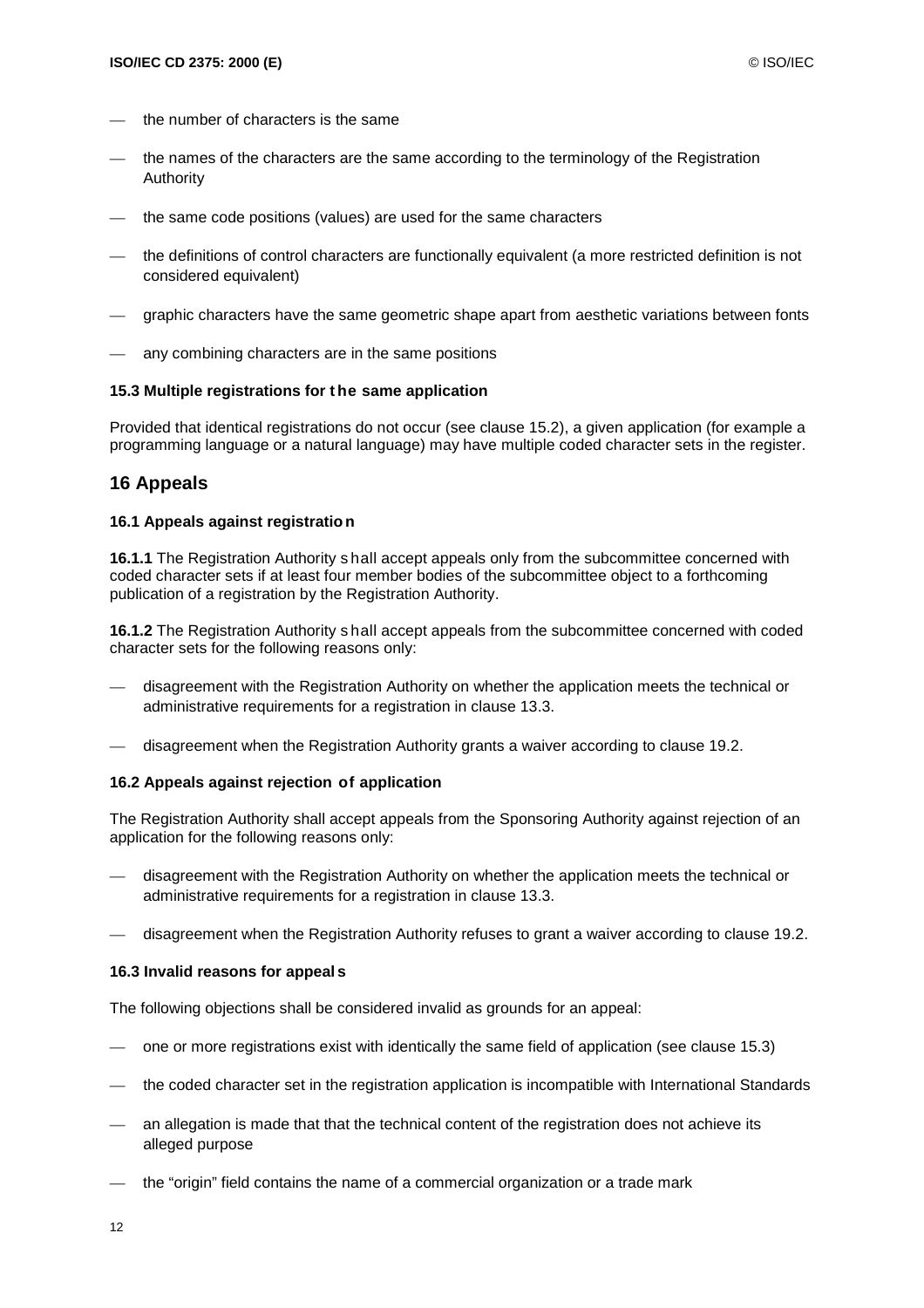editorial comments are rejected by the Registration Authority

#### **16.4 Procedure for filing an app eal**

Appeals shall be filed with the Registration Authority by registered mail, facsimile, or electronic mail

- either within 30 days of receipt of the refusal of the Registration Authority, or
- before the end of the circulation period to the member bodies according to clause 13.7.

#### **16.5 Resolution of an appeal**

**16.5.1** Within 30 days after receipt of an appeal, the Registration Authority shall submit the appeal to the members of the RA-JAC. See clause 11.

**16.5.2** If four-fifths of the members of the RA-JAC consider the appeal administratively or technically justified, the Registration Authority shall approve the registration application.

**16.5.3** If the matter cannot be resol ved by the RA-JAC, the appeal shall be submitted to the Pmembers of the subcommittee concerned with coded character sets for vote according to the Directives for the technical work of ISO.

**16.5.4** When necessary, the RA-JA C may edit the documents to be submitted to a vote by the subcommittee concerned with coded character sets.

## **17 Processing of approved application**

**17.1** The Registration Authority s hall assign the escape sequence.

- Final characters shall be allocated by the Registration Authority in ascending order. This allocation shall only be made immediately prior to publication of the registration, that is, after completion of all procedural steps.
- No final character(s) shall be reserved for future registration applications.
- A final character once allocated to a registered character or coded character set shall never be re-allocated for another registration.

**17.2** The Registration Authority s hall make the mapping for a coded character set that has been registered (including any technical comments from the RA-JAC) available in machine-readable form. See annex A.4.

**17.3** The Registration Authority s hall publish the approved registration in the ISO/IEC 2375 register.

**17.4** The Registration Authority s hall notify the Sponsoring Authority of the publication of the registration.

**17.5** The Registration Authority s hall promulgate to the list of interested parties (see clause 7.2.4) the meaning that has been assigned to each escape sequence.

## **18 Corrections**

**18.1** The Registration Authority in conjunction with the Sponsoring Authority shall correct material errors, for example typographical errors and errors in the character shapes (glyphs), as soon as detected.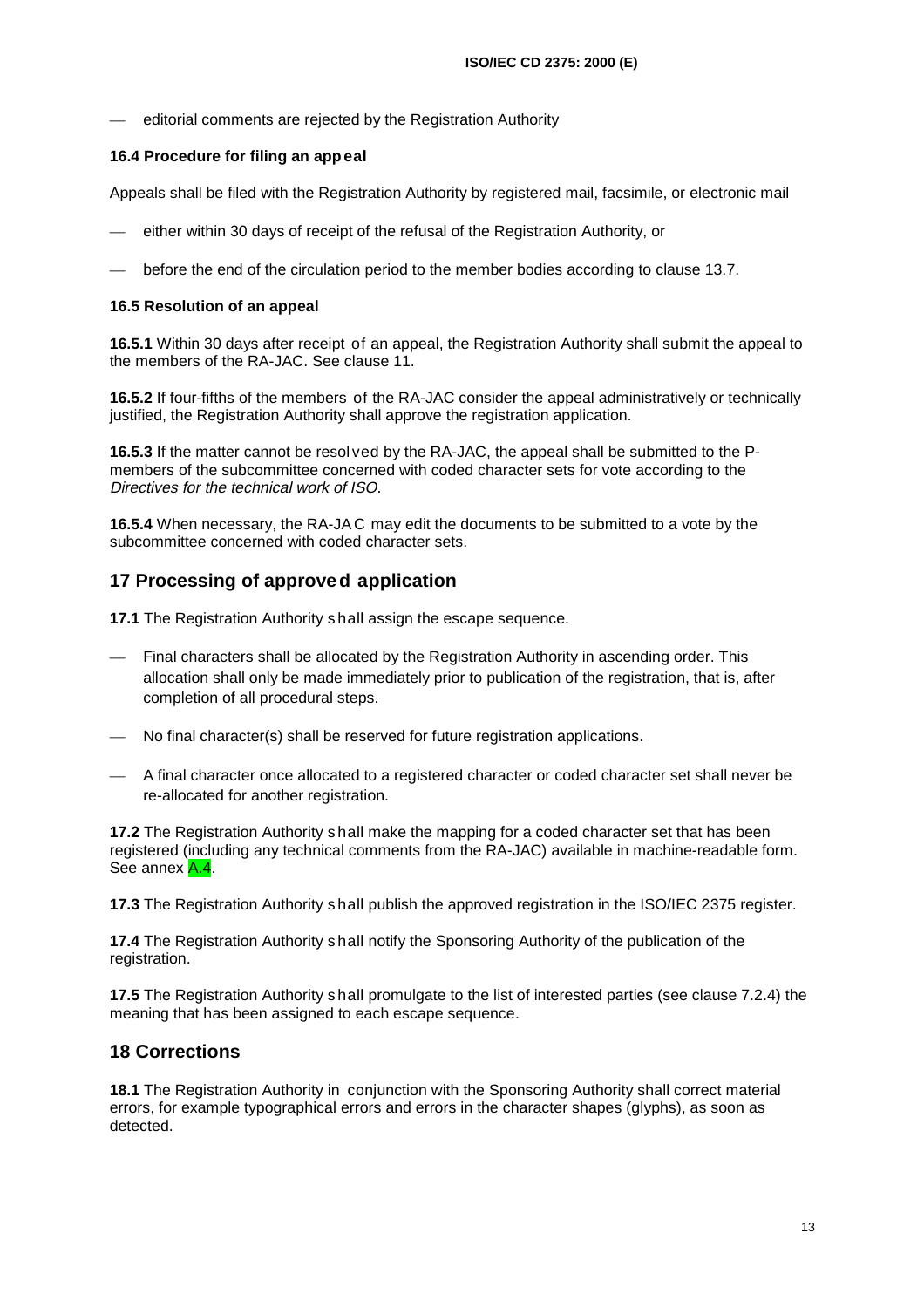**18.2** The Registration Authority s hall add the date of the correction to the corrected pages, add the date and reason for the change to the cover sheet, and publish the new corrected pages of the registration.

## **19 Revisions**

**19.1** In general, no changes to re gistrations are permitted, as this would be contrary to the principles on which the registrations are based. An exception to this is the case of upwardly compatible versions as specified by ISO/IEC 2022.

**19.2** Under exceptional condition s, the Registration Authority may grant a waiver of clause 19.1 to international, governmental organizations issuing internationally recognized and worldwide implemented standards. However, for these types of registrations to receive a waiver, the first application papers and the register shall mention the possibility that such a registration may be modified in the future without the allocation of a new escape sequence.

**19.3** When a new registration app lication is based on a revision to a registered standard such that the revised coded character set is not identical to the originally registered coded character set standard and when clause 19.2 does not apply, then the Registration Authority shall create a new registration. The Registration Authority shall also issue a note to the original registration to identify the new registration.

## **20 Withdrawal**

**20.1** Withdrawal is a formal decla ration by which the Sponsoring Authority informs the Registration Authority that it withdraws its support of a registration application or of an existing registration that it has sponsored.

**20.2** Such a declaration may, but need not, be accompanied by a statement of the reasons for the withdrawal.

**20.3** Withdrawal of an application for registration

**20.3.1** When the Registration Autho rity is notified, it shall take no further action to process the application.

**20.3.2** If the application for registra tion is being circulated for comment according to clause 13.7, the Registration Authority shall notify the members of the subcommittee concerned with coded character sets that the application has been withdrawn.

**20.4** Withdrawal of an Existing Re gistration

**20.4.1** After withdrawal, the registra tion shall remain in the register and continue to be identified by the allocated escape sequence.

**20.4.2** The Registration Authority s hall issue a new cover page for the registration after the date of withdrawal and shall note in the register that the Sponsoring Authority withdrew the registration and, if available, include the reason for withdrawing the registration.

**20.4.3** The Registration Authority s hall inform the interested parties of the withdrawal of a registration.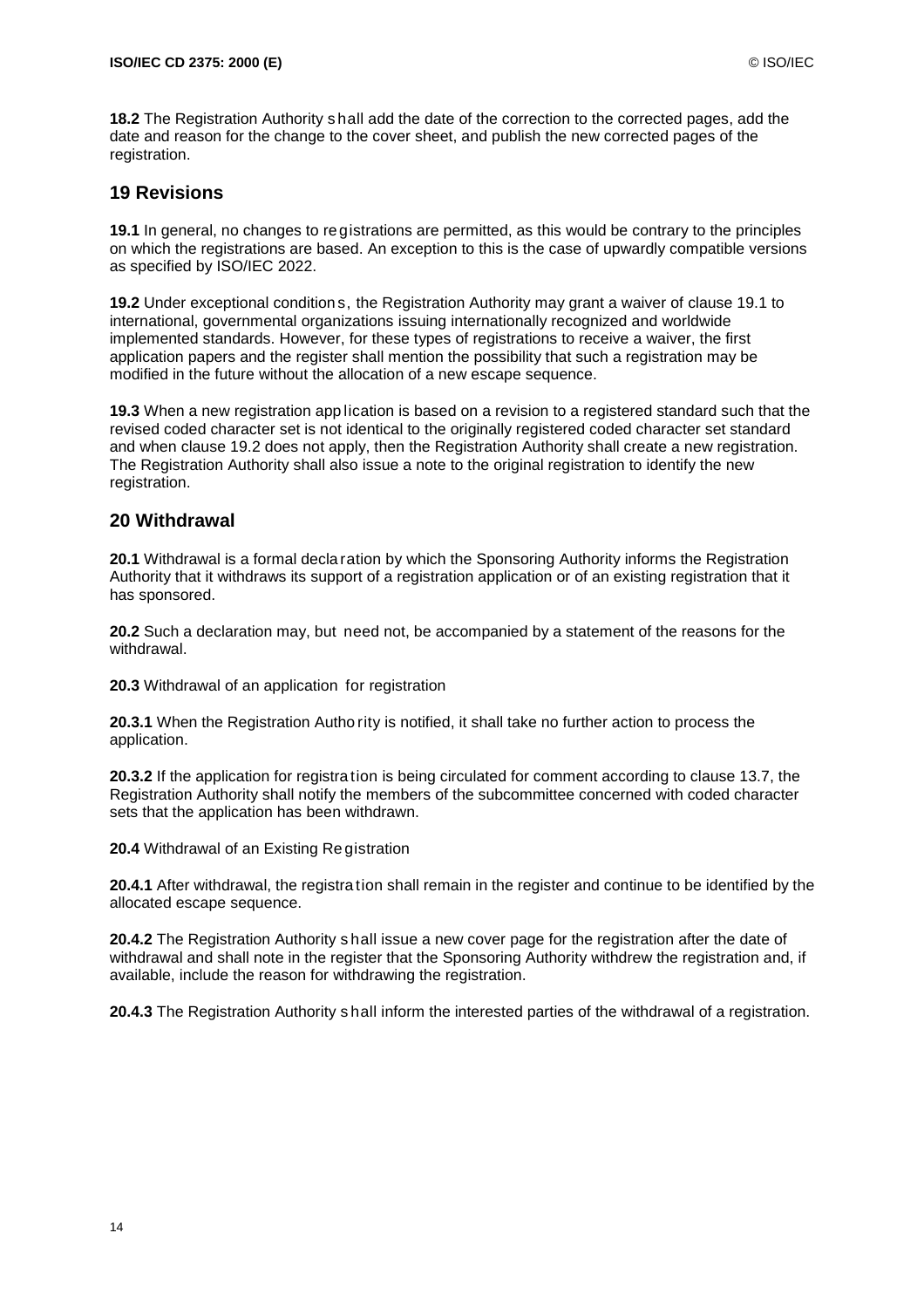## **Table of Contents of Annexes**

| Principal differences between this fourth edition of ISO/IEC 2375 (2000-xx-xx) and the |  |
|----------------------------------------------------------------------------------------|--|
|                                                                                        |  |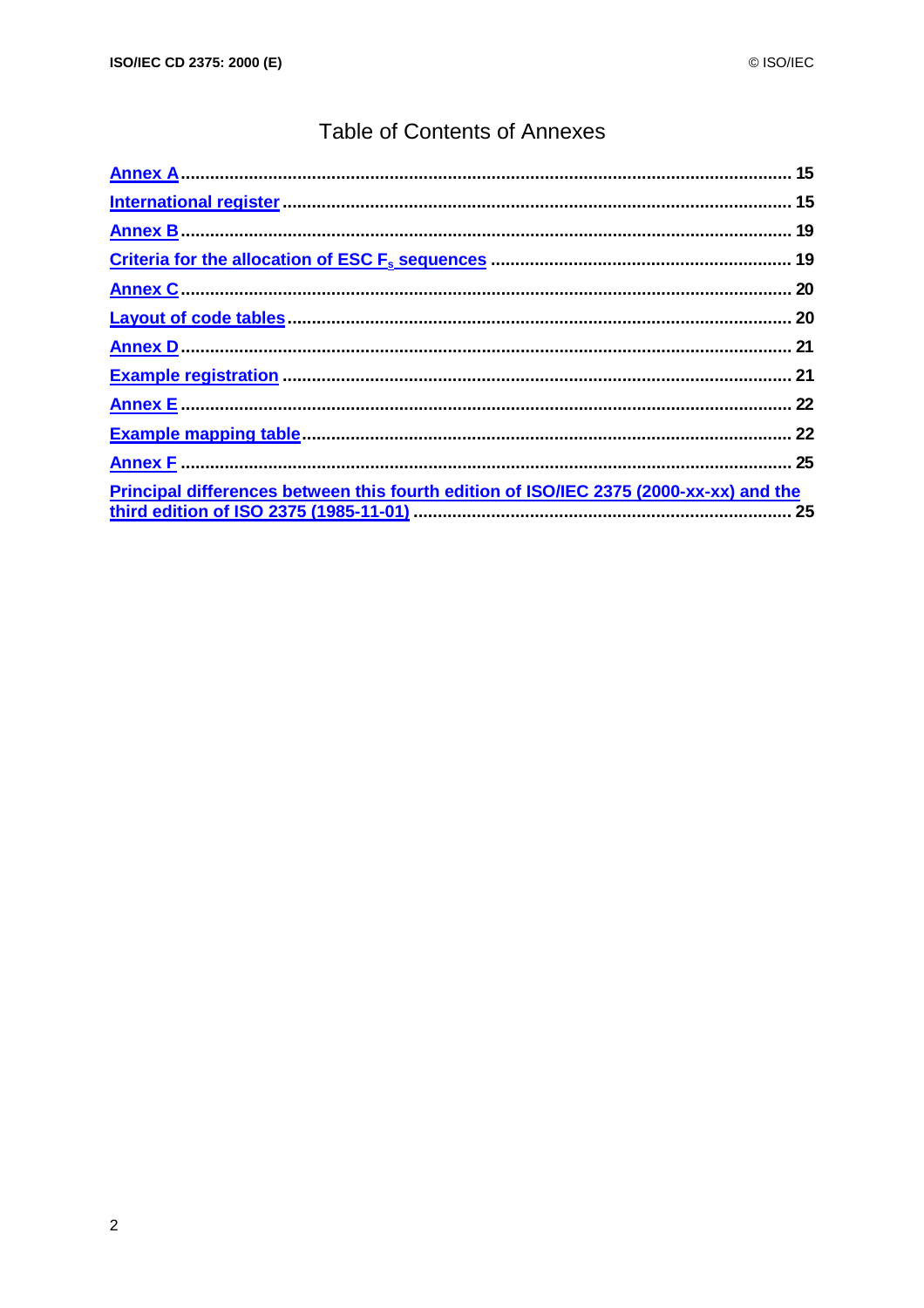## **Annex A**

(normative)

## **International register**

#### **A.1 Content of the Internationa l Register**

The International Register shall consist of two parts: a set of registrations, and indices to the registrations.

### **A.2 Format of the Internationa l Register**

The International Register (IR) shall be available in electronic format and may also be available on paper.

#### **A.3 Content of a registration**

Each registration shall comprise the following parts, as applicable, depending on the type of registration:

- Cover page
- Description of the coded character set
- Mapping to ISO/IEC 10646

#### **A.3.1 Cover page**

The cover page shall be provided for all registrations. (The sample registration in Annex D includes a cover page.)

**A.3.1.1** The Sponsoring Authority sh all provide the following elements of the cover page:

- the type of registration
- a short name for the character or coded character set
- a short description
- the Sponsoring Authority
- the Owner of Origin of the character or coded character set
- a general indication of the intended field of application
- the description will state if any of the following conditions apply:
	- a mapping to ISO/IEC 10646 is included
	- the coded character set is intended for use in combination with one or more other registered sets
	- the coded character set is intentionally a subset or a superset of one or more other registered sets. (If the coded character set is a part of one or more standards, the standard or standards shall be included either in the short description or under "origin".)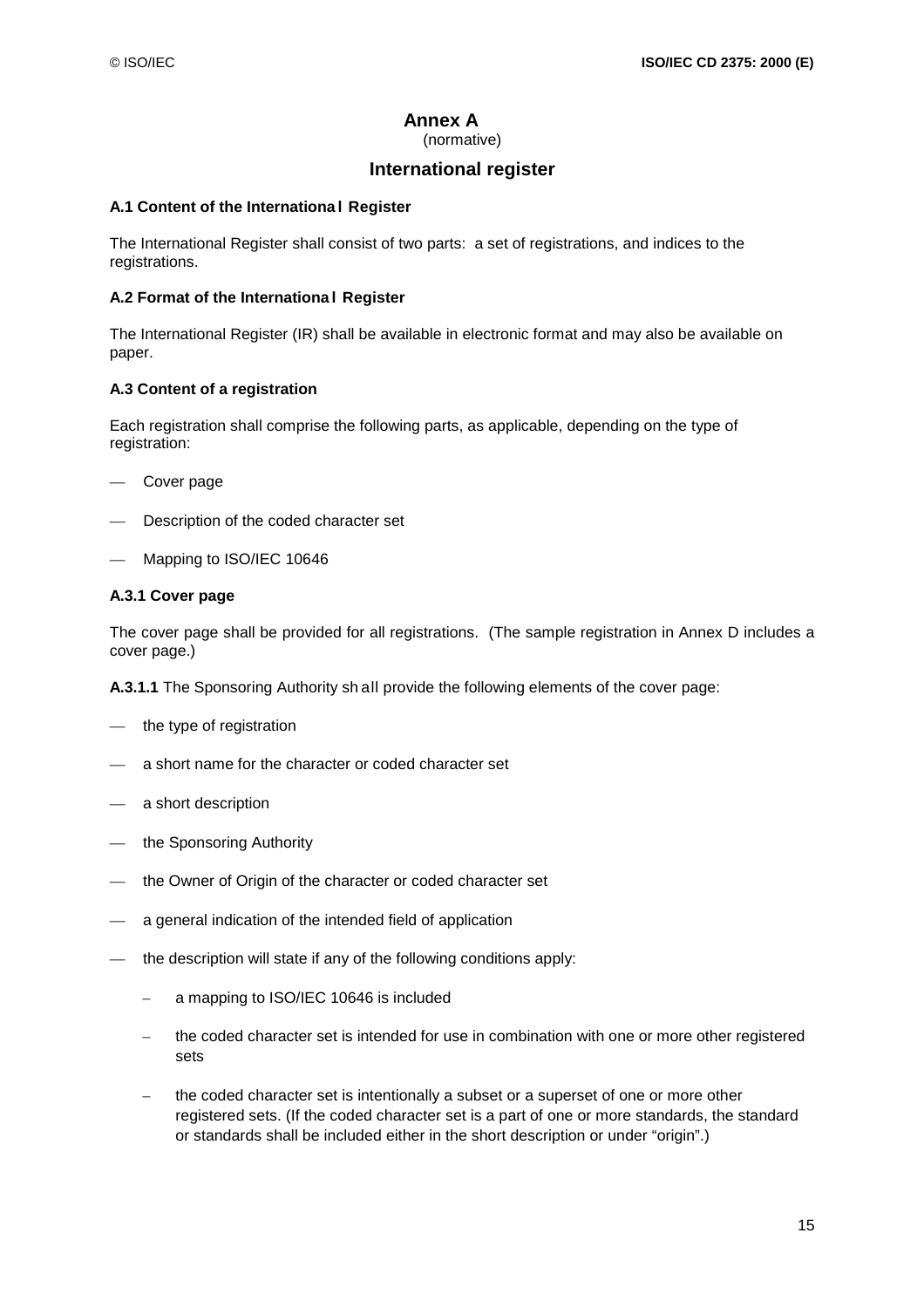- the registration is for a complete coding system and the return escape sequence ESC 2/5 4/0 applies
- if the registration for a complete coding system does not include the code table and list of character names, the cover page shall state where a publicly available document describing the complete coding system can be obtained
- the registration may be subject to future modification (see clause  $19.2$ ).
- the registration is a revision to a previously registered standard

**A.3.1.2** The Registration Authority s hall provide the following elements of the cover page:

- the registration number
- the date of registration
- the allocated escape sequence
- if the registration were changed, the date and description of each change
- if the Sponsoring Authority withdrew the registration, the date of the withdrawal (and the reason, if it is available)
- if the registration is for a revision of a coded character set that was previously registered, the new registration shall be identified on the cover sheet of the original registration and the original registration shall be noted on the cover sheet of the new registration

#### **A.3.2 Description of the coded c haracter set**

The description of the coded character set shall contain both a code table and a list of character names. Clause 12.1.2 specifies when the description of the coded character set is not required.

#### **A.3.2.1 Code table**

#### **A.3.2.1.1 Graphic character set**

For 7-bit coded character sets, the layout of the code table shall be that given in annex C.1, and C.2. For 8-bit (single-octet) coded character sets, the layout of the code table shall be that give in annex C.3. For multiple-octet coded character sets, the layout shall be multiple code tables of 16 rows by 16 columns as in annex  $C.4$ .

### **A.3.2.1.2 Control functions**

For C0 sets the layout of the tables shall be that given in annex  $C.5$ . For C1 sets the two-character escape sequences of type ESC  $F_s$  shall be listed for 7-bit coding. For 8-bit coding, the table shall be that given in annex C.6.

#### **A.3.2.2 List of character names**

#### **A.3.2.2.1 Graphic character sets**

For graphic character sets, the list of character names shall show all the code positions in the code table and indicate the name of the character allocated to each position as the name appears in the coded character set being registered. Combining characters shall be identified as such, by adding the text "(Combining character)" immediately following the character name.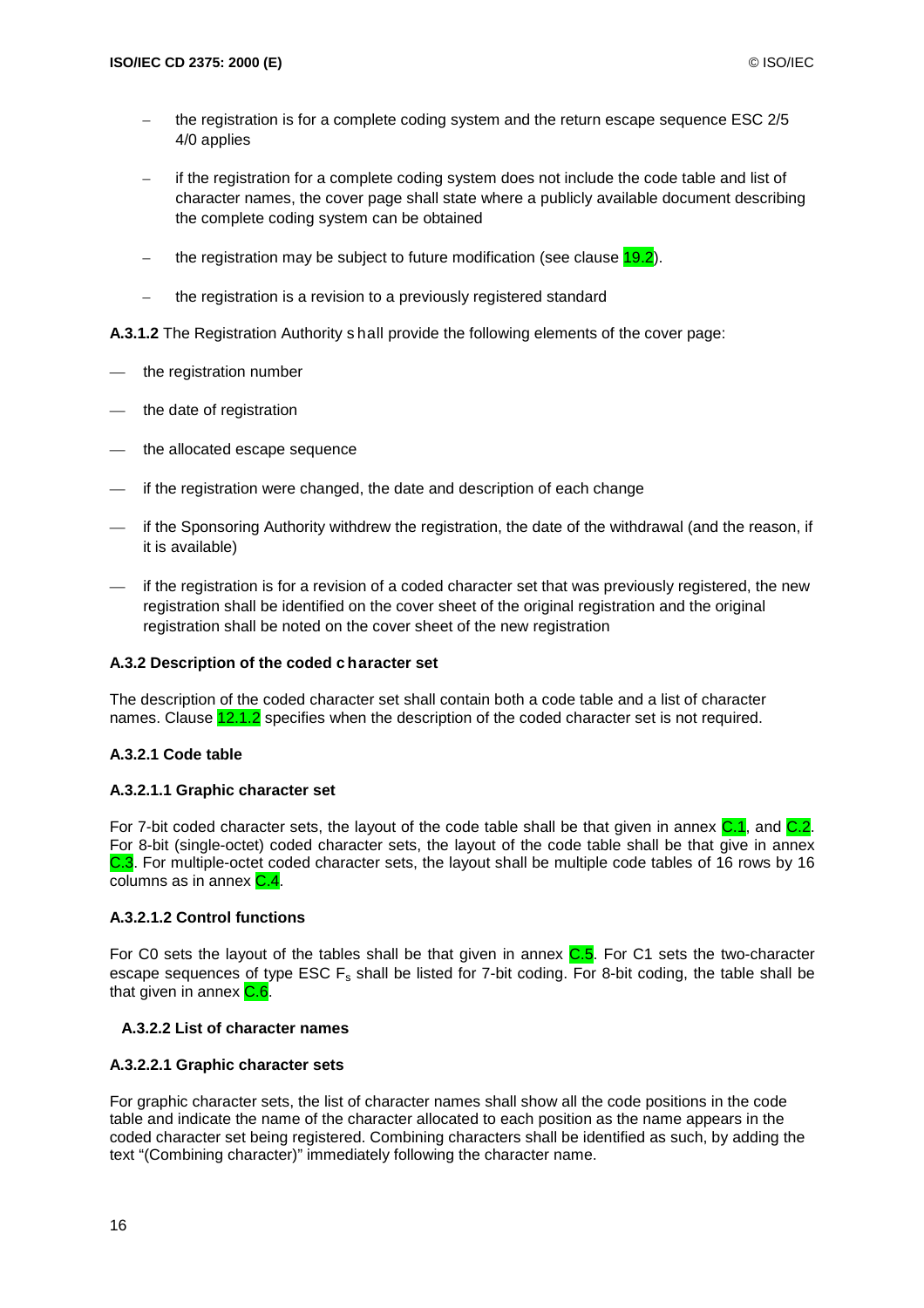## **A.3.2.2.2 Control functions**

For character sets of control functions, the list of character names shall show the control functions of the set indicating the name and definition for each code position in the code table as the name appears in the coded character set being registered. Following the list of character names, registrations of control character sets shall list the control functions of the set indicating their name and definition for each position.

#### **A.3.2.2.3 Unused positions**

Unused positions shall be shown in the list of character names. Instead of a character name, unused positions shall be indicated by the text "(This position shall not be used)". For a contiguous range of unused positions, the list may show the range of code positions as a single entry, where the code position shows the first code position in the range, the word "to", and the last code position, and the text for the character name shall be "(These positions shall not be used)".

#### **A.3.2.2.4 Notes in the list of charact er names**

When absolutely required for the understanding of a graphic character, a short note for the character may be included in the list of character names.

#### **A.4 Mapping to ISO/IEC 10646**

**A.4.1** A mapping of the characters in the coded character set in the registration to ISO/IEC 10646 equivalents shall be optional.

**A.4.2** The mapping shall identify th e applicable part and edition of ISO/IEC 10646 plus any amendments and corrigenda on which the mapping is based.

**A.4.3** The mapping to ISO/IEC 106 46 shall be in machine-readable form. (A registration application may also include a printed copy of the mapping.)

**A.4.4** The mapping equates each character in the coded character set to exactly one of these alternatives:

- a single character in ISO/IEC 10646
- a combining sequence in ISO/IEC 10646
- no ISO/IEC 10646 character

**A.4.5** Unused code positions in the coded character set shall have no record in the mapping table.

**A.4.6** For each character in the reg istration, the mapping shall contain the following two elements:

- the code position in the coded character set using hexadecimal digits.
- the corresponding code position or sequence of code positions for a combining sequence in ISO/IEC 10646 using the ISO/IEC 10646 short identifier notation.

**A.4.7** If a mapping to ISO/IEC 106 46 does not exist for a character in the registration, then the word "none" shall replace the ISO/IEC 10646 code position.

**A.4.8** The mapping shall be structu red as follows:

— Each mapping record shall be in a single line of text.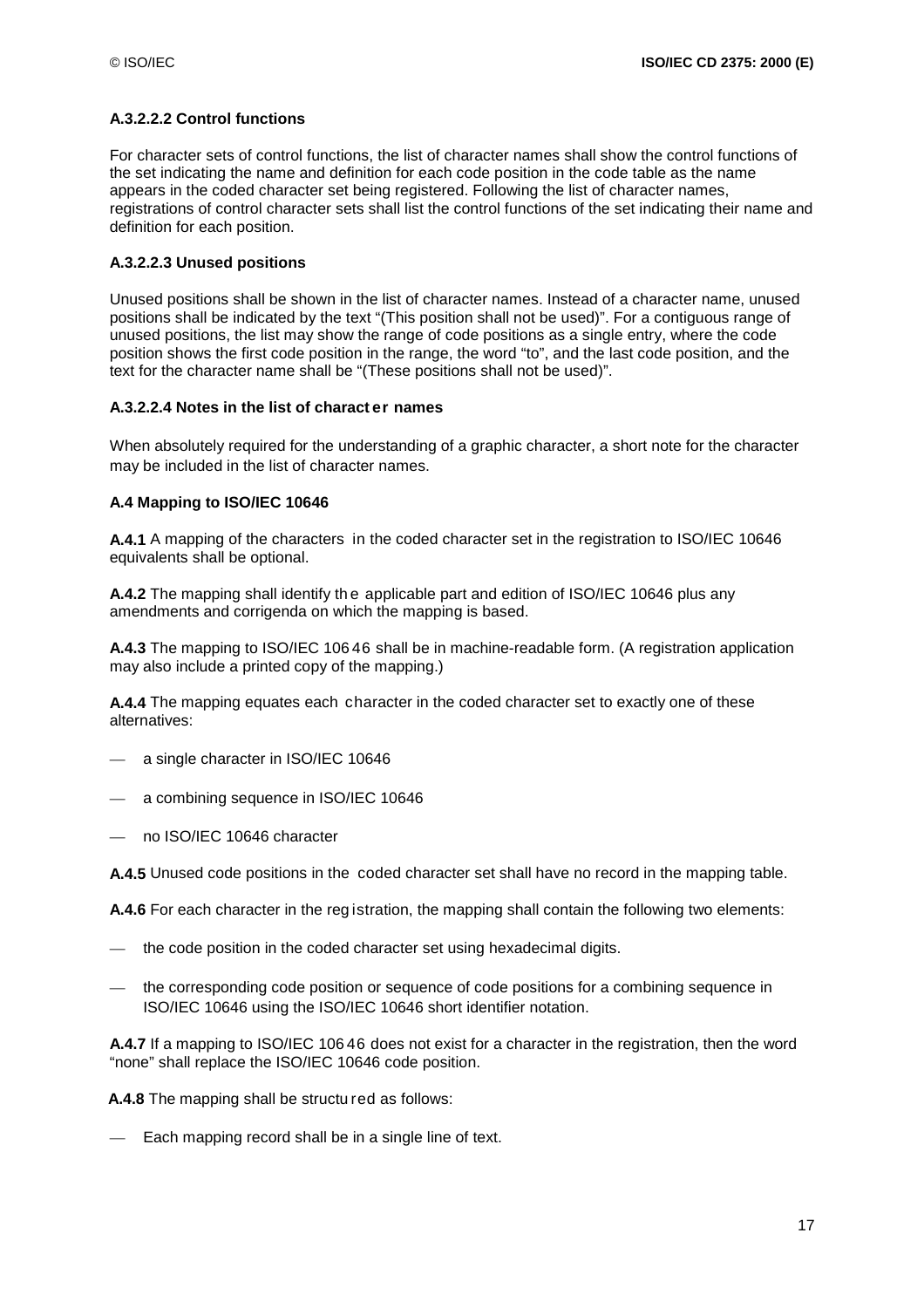- Each record in an individual character mapping shall contain the elements specified in annex A.4.5 in the same order. Each element shall be separated from the next element by the CHARACTER TABULATION control character U+0009 (frequently called a horizontal tab character) of ISO/IEC 6429. Code positions for combining sequences shall be separated by a comma.
- Records shall be ordered by the code position of the character in the registration

**A.4.9** The mapping shall include th e date that the registration was approval by the RA.

**A.4.10** The Registration Authority, on behalf of the subcommittee concerned with coded character sets, may add alternate mapping information to the registration.

**A.4.11** The Registration Authority m ay specify additional information for the mapping in its "Practices of the Registration Authority" (see clause 7.2.5).

**A.4.12** Annex E shows an example of a mapping.

#### **A.5 Indices to the registrations**

The international register shall contain indices to the registration of coded character sets by

- the registration number
- the escape sequence assigned by the Registration Authority
- the coded character set identifier assigned by the Owner of Origin if provided by the Sponsoring Authority
- other indices as deemed appropriate by the Registration Authority or as requested by the subcommittee concerned with coded character sets

#### **A.6 Repertoire**

For graphic coded character sets, the registration specifies only the characters of the set and their coded representations, as shown in the code table of the registration. It does not specify a repertoire of characters which can be obtained by combining the characters of the set, for example by means of BACKSPACE sequences, or of combining sequences.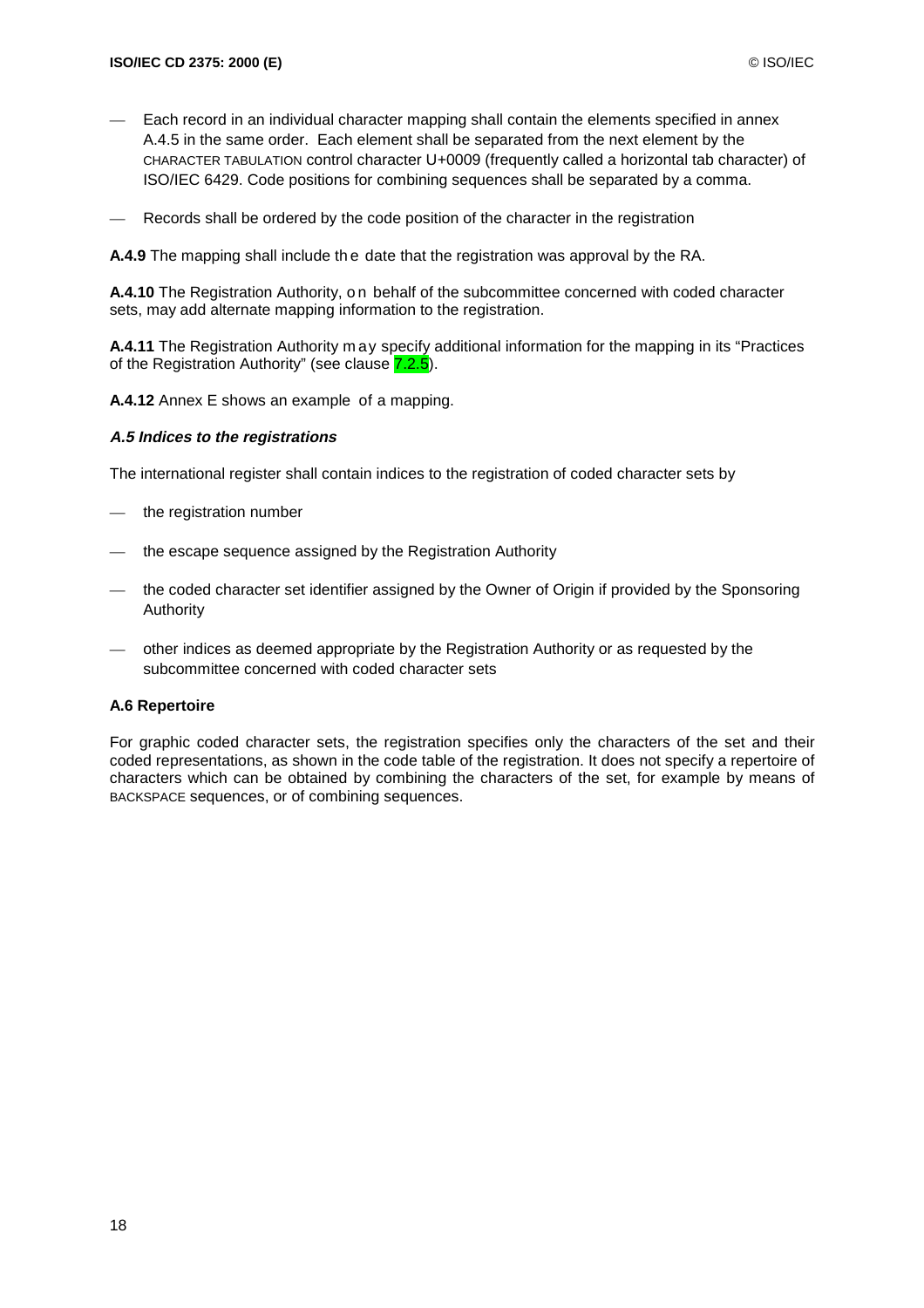## **Annex B**

(normative)

## Criteria for the allocation of ESC F<sub>s</sub> sequences

**B.1** ISO/IEC 2022 provides for a very limited number of ESC F<sub>s</sub> sequences. Priority in the allocation of ESC F<sub>s</sub> sequences will be given to control functions used for general code extension purposes.

**B.2** Other candidates for ESC F<sub>s</sub> representation should be of a general nature with broad applicability. The action of such control functions should be largely independent of the graphic or control character sets invoked at the time.

**B.3** The control function should be logically independent from other control functions, except if it forms one half of a complementary pair, for example in an ON/OFF action.

**B.4** The only Sponsoring Author ity for single control functions represented by ESC F<sub>s</sub> shall be the subcommittee concerned with coded character sets. (See clause 6.) Other Sponsoring Authorities, under clause  $10$  of this International Standard, that want to request to register ESC  $F_s$  escape sequences shall first submit such requests to the subcommittee concerned with coded character sets.

**B.5** Any application for registrati on for a new ESC F<sub>s</sub> sequence shall include (a) a complete definition of the control function with an indication of the overall environment in which it will be used, and (b) justification for the need for a specially efficient coding of the control function.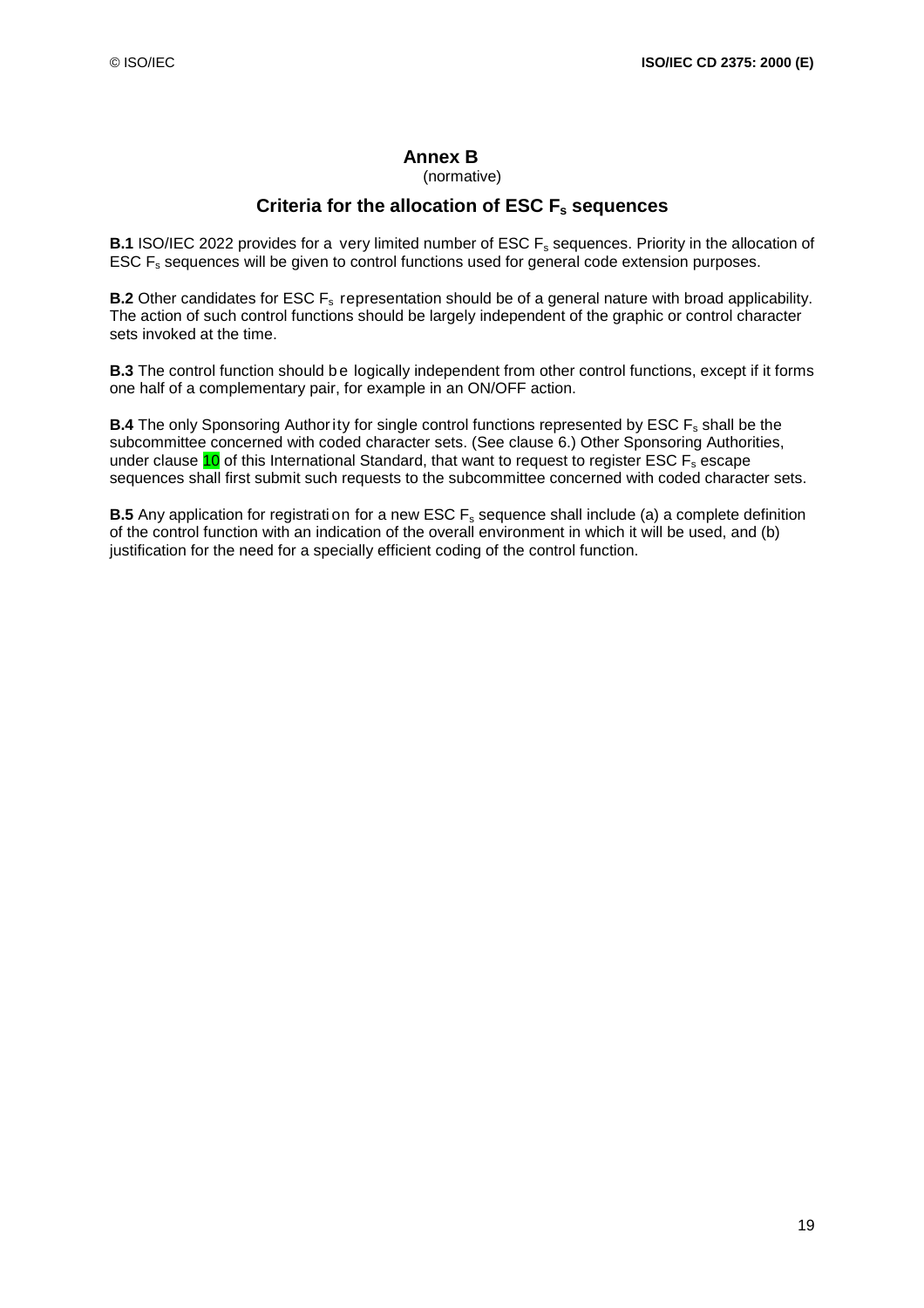## **Annex C**

(informative)

## **Layout of code tables**

The shaded positions in the code tables correspond to code positions reserved in ISO/IEC 2022 for control characters. For registration of character sets not conforming to that standard such shading need not be included.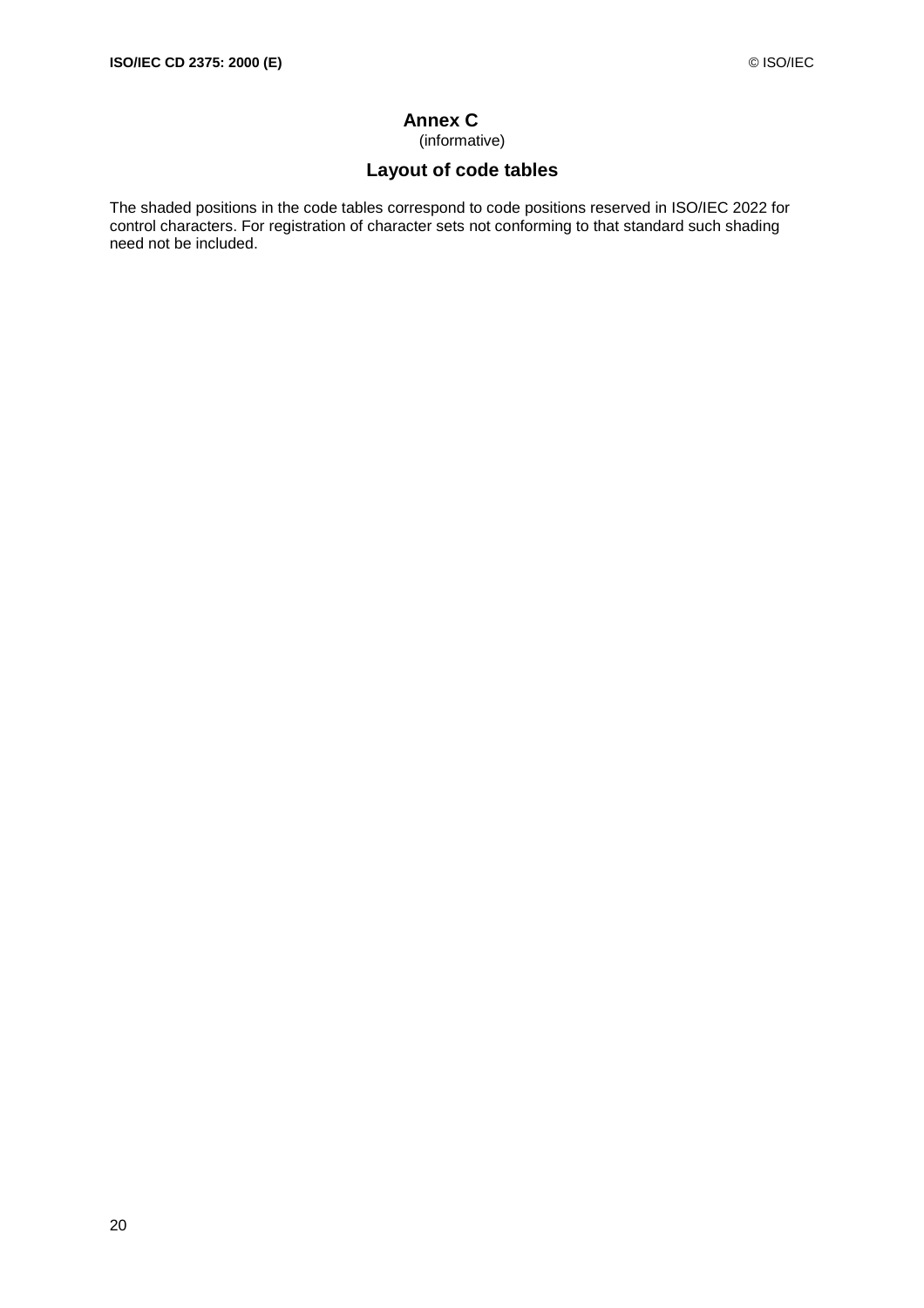## **Annex D**  (informative)

## **Example registration**

See following pages.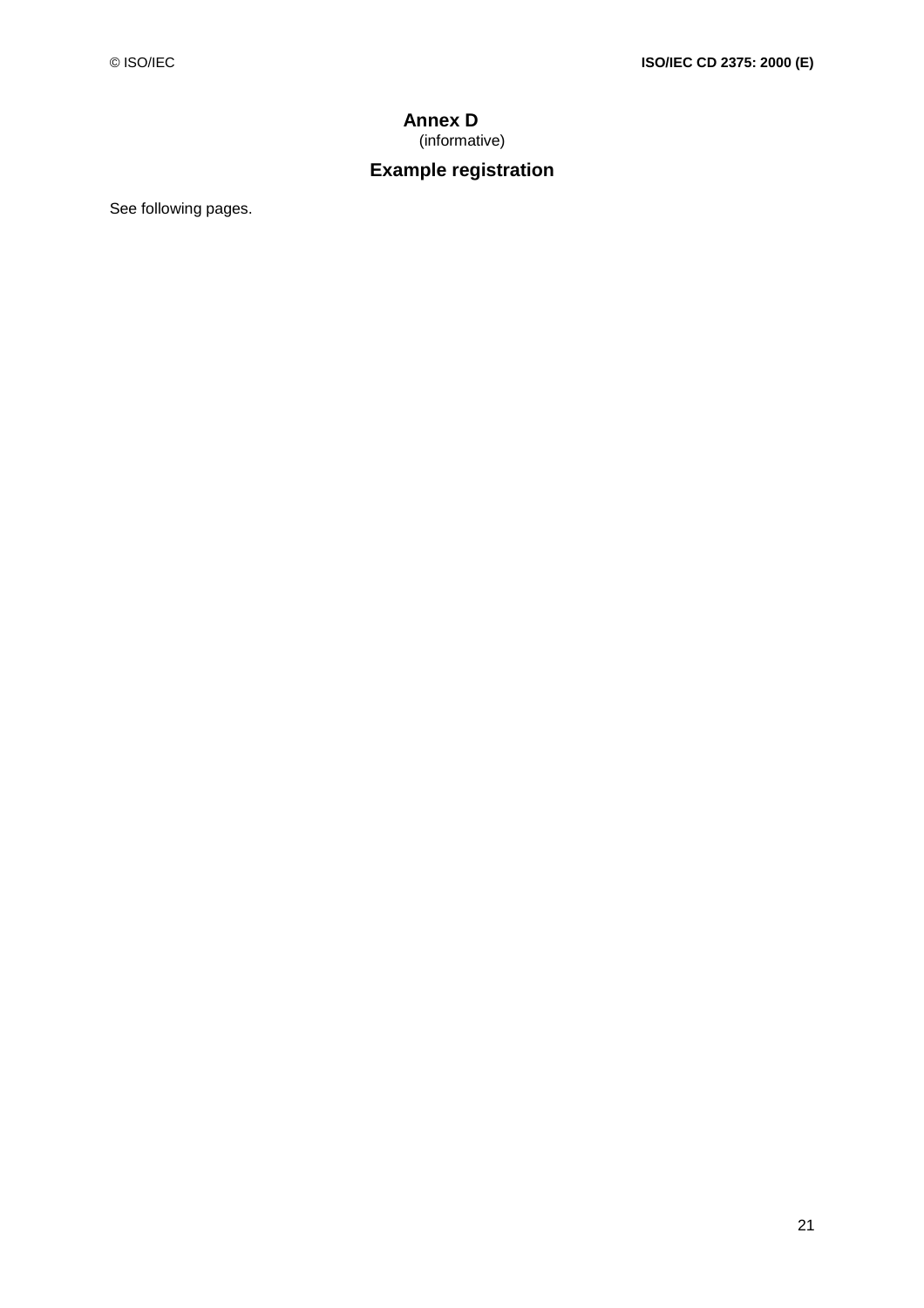### **Annex E**

(informative)

#### **Example mapping table**

Name: IS0 5426: 1983 to ISO/IEC 10646-1:2000

Table version: 1.0

Date: 2000-08-12

Author: Joan Aliprand

General notes:

This table contains the finalized mapping of the characters of IS0 5426: 1983 to ISO/IEC 10646-1:2000, as agreed upon by ISO/TC 46/SC 4/WG 1 at its meeting on 2000-05-09.

The following code positions are unassigned in IS0 5426: 1983 and do not appear in the mapping table:

33, 34, 35, 5C, 60, 63, 64, 65, 67, 6B, 6D, 6E, 6F, 70, 74, 77, 7D, 7E

Notes for implementers follow the mapping table.

Format: Two tab-separated columns

Column #1 is the ISO 5426 code (in hex as XX)

Column #2 is the ISO/IEC 10646 value (in hex as U+XXXX)

The entries are in ISO 5426 order.

20 U+0020 21 U+00A1 22 U+201E 23 U+00A3 24 U+0024 25 U+00A5 26 U+2020 27 U+00A7 28 U+2032 29 U+2018 2A U+201C 2B U+00AB 2C U+266D 2D U+00A9 2E U+2117 2F U+00AE 30 U+02BB 31 U+02BC 32 U+201A 36 U+2021 37 U+00B7 38 U+2033 39 U+2019 3A U+201D 3B U+00BB 3C U+266F 3D U+02B9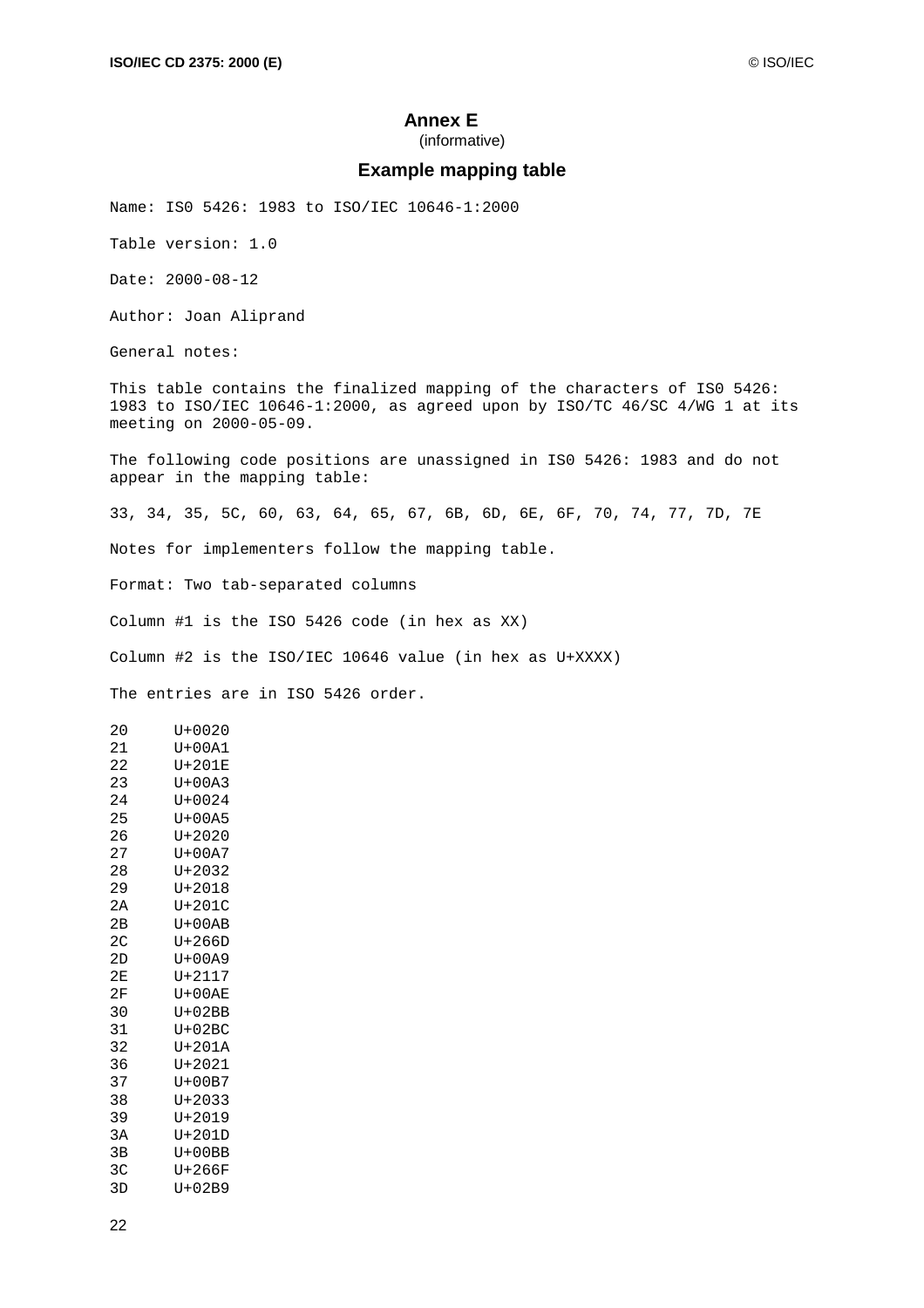| © ISO/IEC | ISO/IEC CD 2375: 2000 (E) |
|-----------|---------------------------|
|           |                           |

| 3Ε                   | U+02BA               |
|----------------------|----------------------|
| 3F                   | $U + 00BF$           |
|                      |                      |
| 40                   | U+0309               |
| 41                   | $U + 0300$           |
| 42                   | $U + 0301$           |
| 43                   | $U + 0302$           |
|                      |                      |
| 44                   | $U + 0303$           |
| 45                   | $U + 0304$           |
| 46                   | U+0306               |
|                      |                      |
| 47                   | $U + 0307$           |
| 48                   | $U + 0308$           |
| 49                   | $U + 0308$           |
|                      |                      |
| 4А                   | $U+030A$             |
| 4B                   | $U + 0315$           |
| 4 <sup>C</sup>       | $U + 0312$           |
|                      | $U+030B$             |
| 4D                   |                      |
| 4E                   | $U+031B$             |
| 4F                   | U+030C               |
|                      |                      |
| 50                   | U+0327               |
| 51                   | $U+031C$             |
| 52                   | $U + 0326$           |
| 53                   | $U + 0328$           |
|                      |                      |
| 54                   | $U + 0325$           |
| 55                   | $U+032E$             |
| 56                   | $U + 0323$           |
|                      |                      |
| 57                   | $U + 0324$           |
| 58                   | $U + 0332$           |
| 59                   | $U + 0333$           |
|                      |                      |
| 5A                   | $U + 0329$           |
| 5В                   | $U+032D$             |
| 5D                   | $U + FE20$           |
| 5E                   | $U + FE21$           |
|                      |                      |
| 5F                   | $U + FE23$           |
| 61                   | U+00C6               |
| 62                   | $U + 0110$           |
|                      |                      |
| 66                   | $U + 0132$           |
| 68                   | $U + 0141$           |
| 69                   | $U+00D8$             |
| 6A                   | $U + 0152$           |
|                      |                      |
| бC                   | $U + 00DE$           |
| 71                   | U+00E6               |
| 72                   | $U + 0111$           |
|                      |                      |
| 73                   | $U+00F0$             |
| 75                   | $U + 0131$           |
| 76                   | $U + 0133$           |
|                      |                      |
| 78                   |                      |
|                      | $U + 0142$           |
| 79                   | $U+00F8$             |
|                      |                      |
| 7A                   | $U + 0153$           |
| 7В<br>7 <sup>C</sup> | $U+00DF$<br>$U+00FE$ |

Notes for Implementers on Specific ISO 5426 Characters (Informative)

48 TREMA, DIAERESIS & 49 UMLAUT

These two characters are unified in this mapping. If the distinction between the characters must be preserved for a particular application, U+0308 should be used for one and a Private Use value for the other.

5D LEFT HALF OF LIGATURE SIGN AND OF DOUBLE TILDE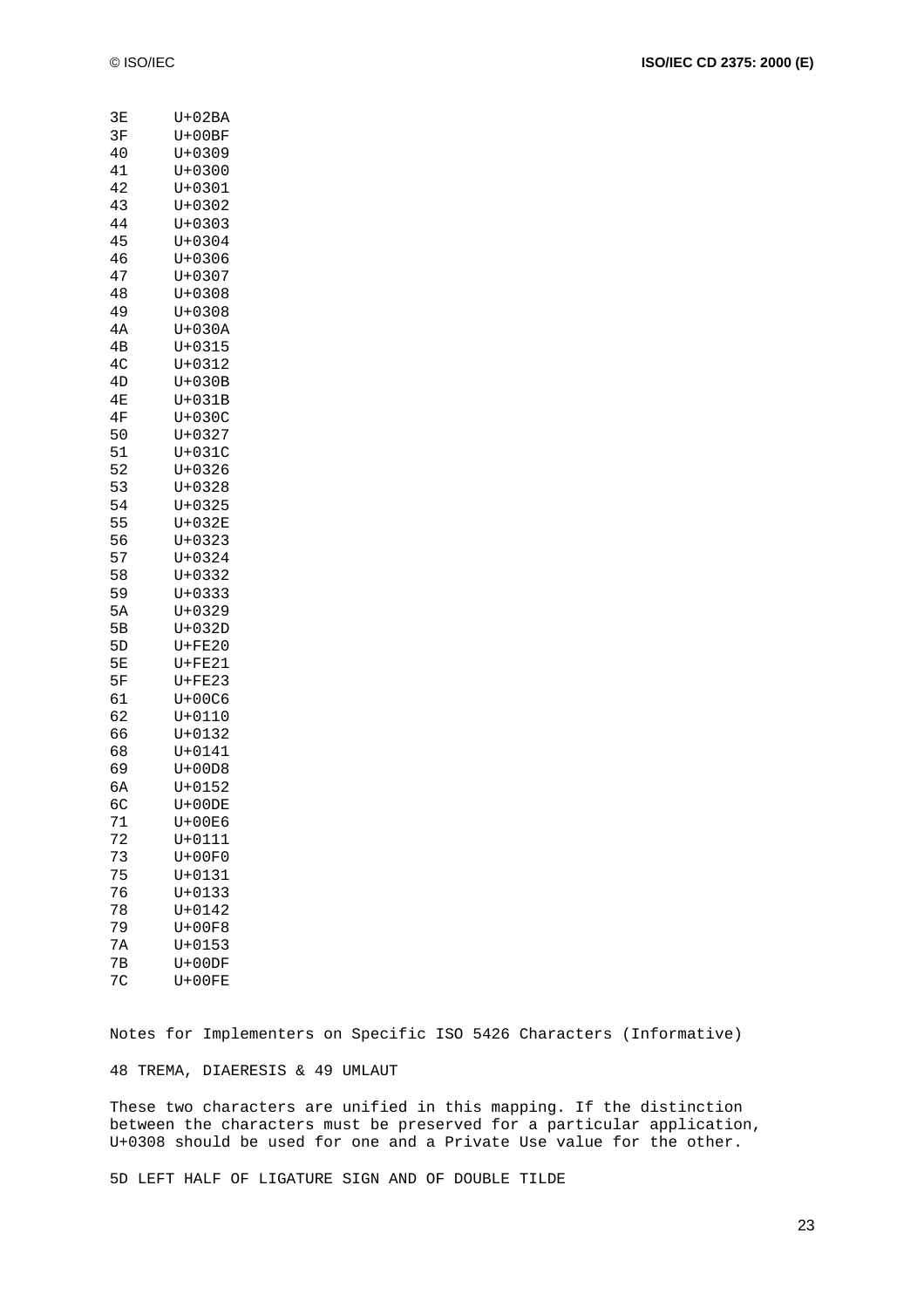This character is mapped to U+FE20 COMBINING LIGATURE LEFT HALF. Two alternative mappings are possible: a more exact mapping that takes the base character into account, and one (described under the following characters) that maps to the whole form "double diacritic" character instead of to the compatibility "halves."

The left half of the ligature sign is used with various letters in transliterations (the example of use shows transliterated Russian). The left half of the double tilde is intended for use with the letter "n" (upper or lower case) in the ligature "ng with tilde" of Tagalog.

When the base character is taken into account, a more sophisticated mapping is possible, i.e.,

IF the base character in the ISO 5426 source data =  $N|n$ 

THEN map 5D to U+FE22

ELSE map 5D to U+FE20

62 SLASH D – CAPITAL LETTER

This ISO 5426 is "used in Croatian, Icelandic, etc." and is mapped to one of the possible choices, to U+0110 LATIN CAPITAL LETTER D WITH STROKE.

If more precise language-based mapping is needed, coded language information in the bibliographic record may be used to map 62 to the appropriate character: U+00D0 LATIN CAPITAL LETTER ETH, U+0110 LATIN CAPITAL LETTER D WITH STROKE, or U+0189 LATIN CAPITAL LETTER AFRICAN D.